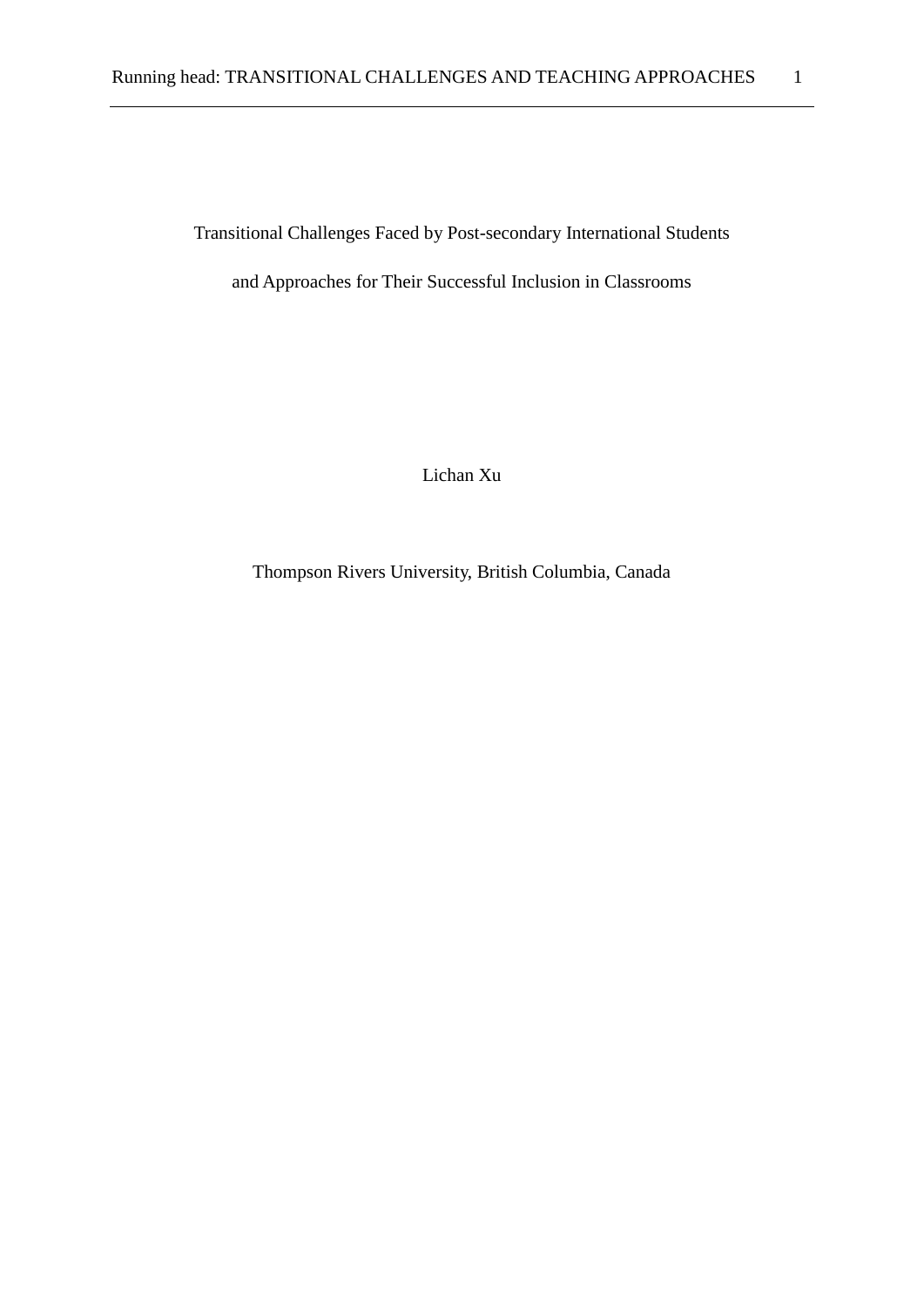# Abstract

As the number of international students in post-secondary education institutions in Canada and the United States continues to increase substantially, much scholarly attention is being paid to the wide variety of transitional challenges that international students face. At the same time frequent controversial conversations are occurring about whether and how instructors' teaching methods should be adapted to support international students' learning. Written from the perspective of an international student, this paper draws upon evidence from research articles to argue that although it is difficult for international students to deal with transitional challenges, nevertheless the transition can be successful if their instructors understand their challenges and develop teaching approaches to help them. I will first describe the transitional challenges faced by international students, these I call culture shock and learning shock, and then I will examine the teaching approaches, their theoretical basis, and how they can help international students to be successful. The approaches I will describe are: culturally relevant teaching practices, a bridging course called Learning about Learning; and the instructional approach of constructive controversy.

*Keywords*: international students, transitional challenges, teaching strategies, cultural shock, learning shock, culturally relevant teaching, learning about learning, constructive controversy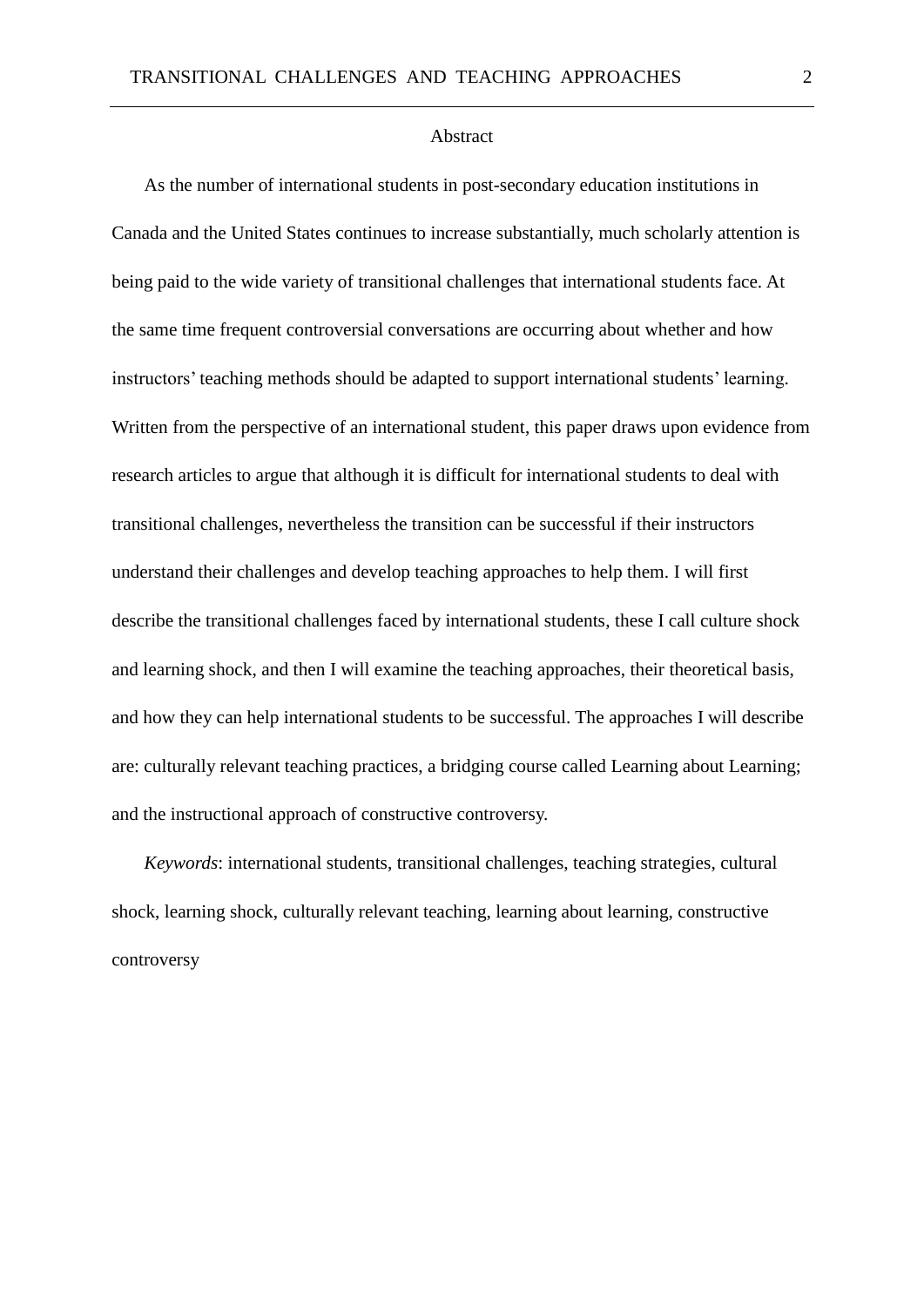International students, according to Paige, are defined as "individuals who temporarily reside in a country other than their country of citizenship in order to participate in international educational exchange as students" (as cited in Lin & Yi, 1997, p. 474). With massive global shifts in education and population, there is an ever increasing number of international students in Canada and the United States. According to the data provided by the Canadian Bureau of International Education (2012), international student enrollment in Canada grew from 136,000 in 2001 to over 265,000 in 2012- a 94% increase.

There are several reasons that influence students to choose to study abroad. One of them is the global trend to place high value on post-secondary education (Kurucz, 2006). World-wide, a bachelor degree from a Western university has become a highly desired qualification (Kurucz, 2006). Western bachelor degrees give graduates an advantage in competing for high paying jobs in the global job market.

Another factor that may impact the growth of international education is the attractiveness of Western education. As opportunities increase for non-Western students to come into contact with Western literature and ideas, many become attracted by these ideas. These students may travel to Western countries to discover more about the origins of Western ideas and the motivations of Western thinkers.

The increase in the numbers of international students studying in Western countries depends not only on the motivation of international students themselves. It also depends on the motivation of Western tertiary institutions to create places for international students to study. International students make valuable economic and educational contributions. In the opinion of Kurucz (2006), coveting the large fees paid by the international students to the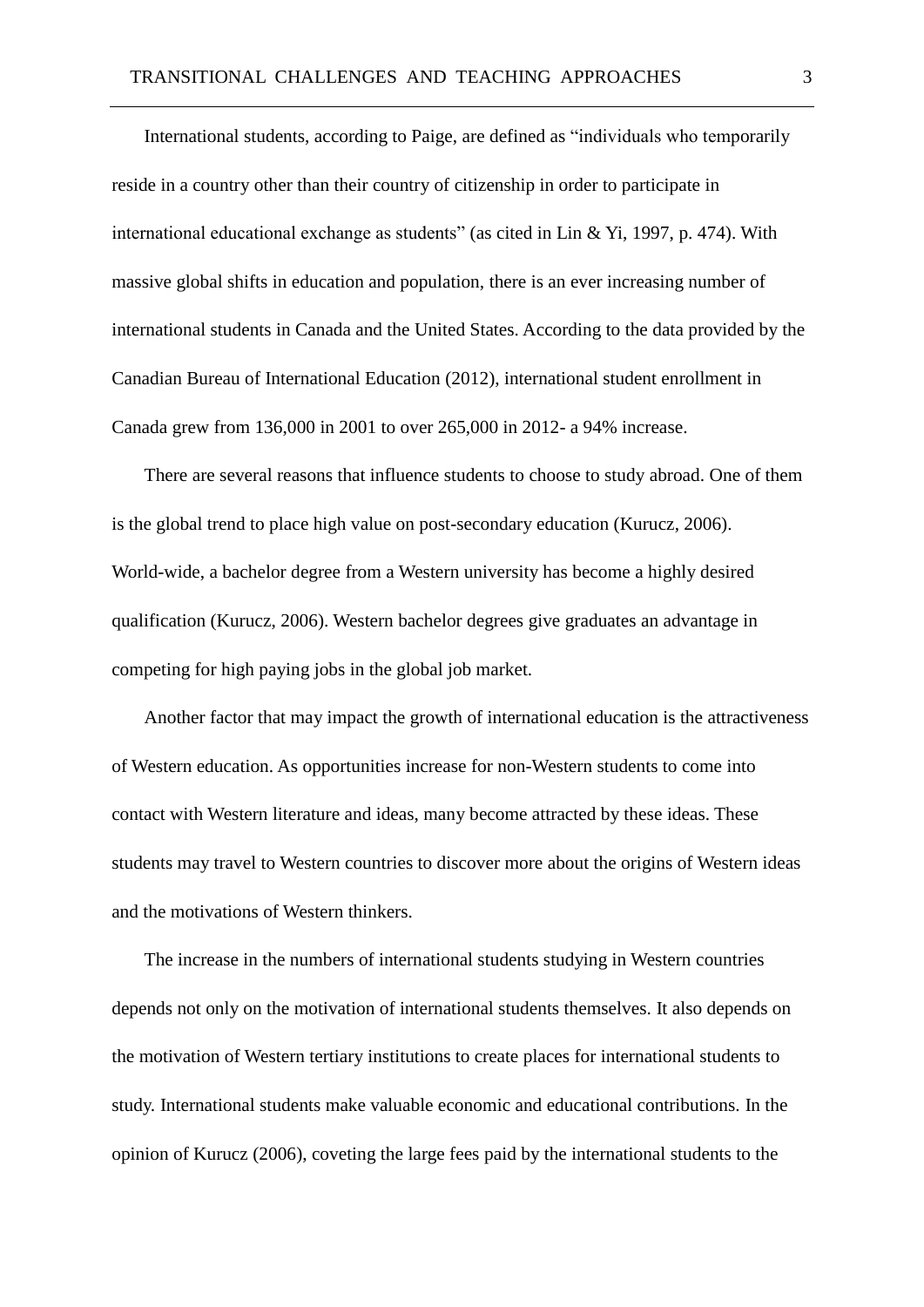institution may be the biggest reason that Western colleges and universities open their doors widely for international students. However another important reason is that international students make significant contributions to the promotion of cultural diversity in the classroom and on campus, enriching the academic environment and adding educational value to it (Kurucz, 2006). Admitting international students means exposing the local students to "diverse cultural perspectives and experiences", (Leask, 2009, p. 206) which could prepare both home students and international students with valuable skills and knowledge to work in a global environment.

Although there are various reasons for the incredible growth in the international student population, the accompanying transitional issues for the students involved can be a source of frustration and disappointment and a big challenge for institutions and teachers (Charles & Stewart, 1991). As pointed out by Kurucz (2006), even though international students may have chosen to come to an institution for the very reason of wanting this new experience of living and studying in a Western country, it does not mean the experience is any easier for them. International students may feel lonely, uncomfortable and helpless, and they may be uncertain about many things, as their cultural and personal habits are broken (Kurucz, 2006).

In this paper, I argue that although it is difficult for international students to deal with transitional challenges, nevertheless their transition can be successful if their instructors understand their experience and "internationalize their curriculum" (Leask, 2009). Instructors can do this in a variety of ways including the incorporation of international examples into the content of their courses and developing teaching practices, courses and procedures directly aimed at supporting intercultural transitions (Leask, 2009). In my paper, I will first describe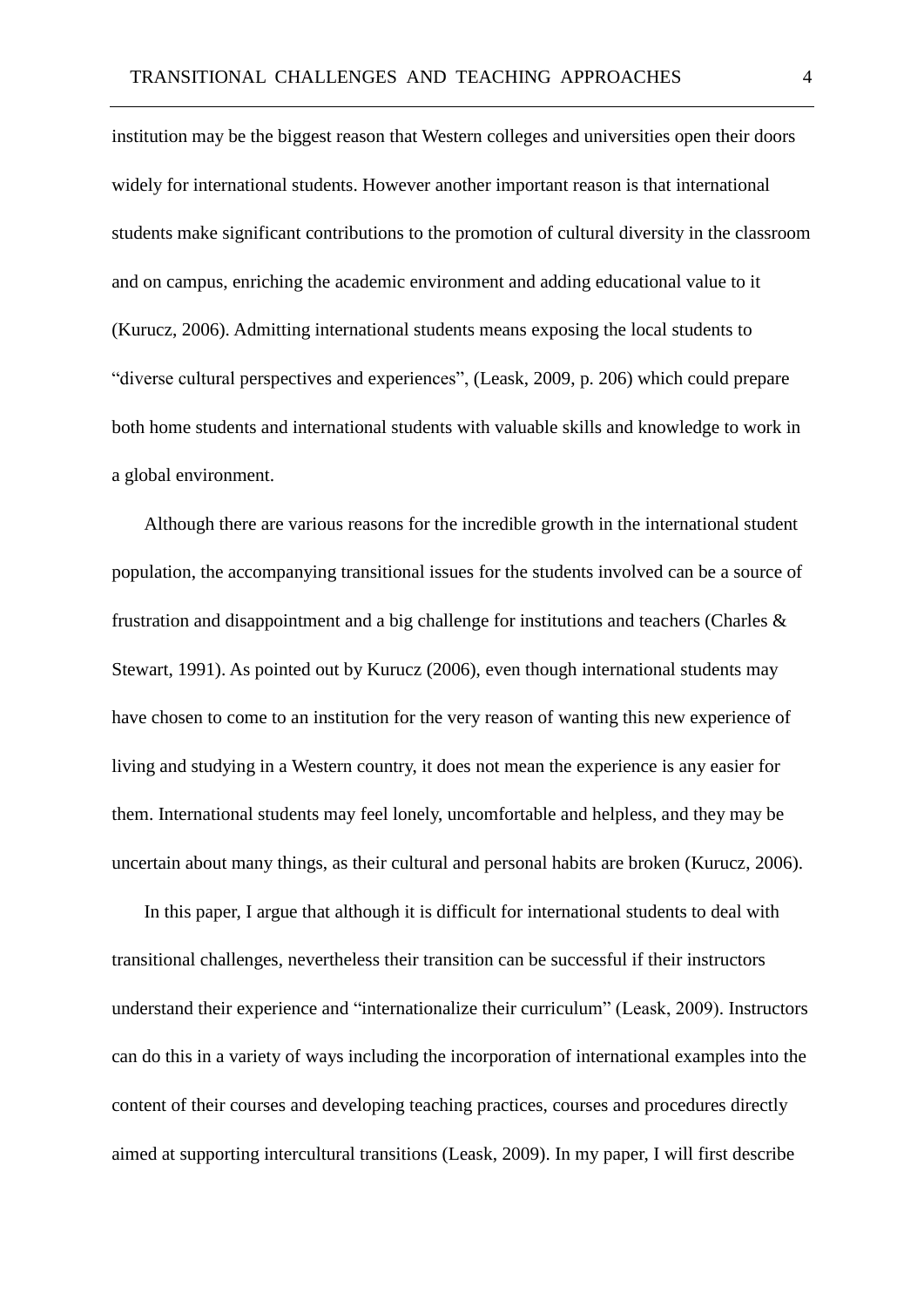the transitional challenges faced by international students; and then I will examine specific examples of teaching practices, courses and procedures that instructors can adopt to help international students to be successful.

# **Transitional challenges faced by international students**

"Although the experience of studying abroad may fulfill many goals and expectations for international students and their families, students must nevertheless contend with a wide array of external or environmental concerns" (Popadiuk & Arthur, 2004, p.129).

According to Popadiuk and Arthur (2004), the primary issue that international students must contend with is cultural transition; they face hurdles in adjusting to a new cultural environment in the host country, and then return to their home countries where they may face further issues readjusting there. International students face the same problems that confront anybody living in a foreign culture, such as racial prejudice, language issues, accommodation difficulties, dietary restrictions, financial pressures, misunderstandings, and loneliness (Lin & Yi, 1997). In addition to these difficulties, international students also experience academic issues, such as inability to engage in social interactions with other students (Hammer, as cited in Furnham, 2004), and dissonance about the academic experience (Popadiuk & Arthur, 2004). Further, international students can be subjected to stereotyping within Western universities, and they can experience great concern regarding the well-being of families back home, securing employment after graduation and readjustment to the home country (Lin & Yi, 1997). This paper will specifically focus on two transitional challenges: "culture shock" and "learning shock", which are related to international students' cultural background and learning experience respectively.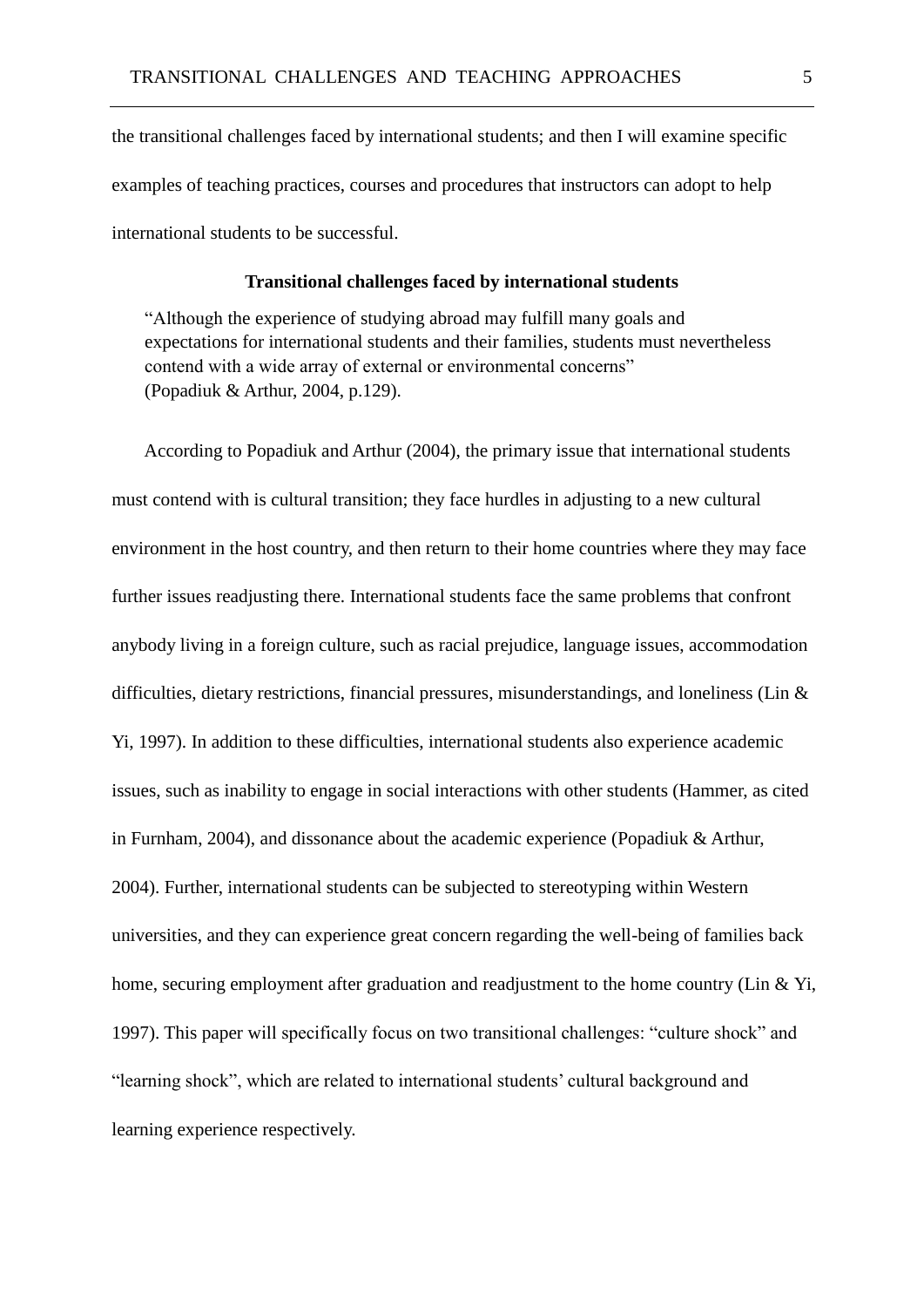# **Culture shock**

In order to understand "culture shock" we need to define what we mean by culture. The definition of culture may vary among different individuals and across societies. In the view of Bullivant (1989), there are two ways of looking at culture: as the customs and traditions passed on by ancestors, and as a group's strategy for adaptation and survival in the society (as cited in Egbo, 2009). In addition, Fleras and Elliott (1992) define culture, based on Bullivant's conception, as "a shared system of meaning and symbols that account for patterned behavior between individuals and among groups. This shared reality allows members of the community to make sense of the world they live in and to construct plans for adaptation and survival" (as cited in Egbo, 2009, p. 2). As pointed out by Egbo (2009), our worldviews are influenced by our cultural beliefs and practices; thereby culture plays an important part of who we are.

Culture shock has long been a topic of academic study (Griffiths, Winstanley, & Gabriel, 2005). Oberg (1960), for example, argued that "culture shock is precipitated by the anxiety that results from losing all our familiar signs and symbols of social intercourse" (p. 177). For McKinlay, Pattison, and Gross, culture shock refers to "the experience of sojourning international students who must learn to deal with the lack of familiar customs, and become familiar with the host country, often with the expectation of integrating into the new cultural practices" (as cited in Popadiuk & Arthur, 2004, p. 131). Griffiths et al. (2005) theorize culture shock as "experiences of intense disorientation, confusion and anxiety that are experienced when people are immersed into new and unfamiliar cultures with different social conventions, values and norms" (p. 277). And according to Furnham (2004), culture shock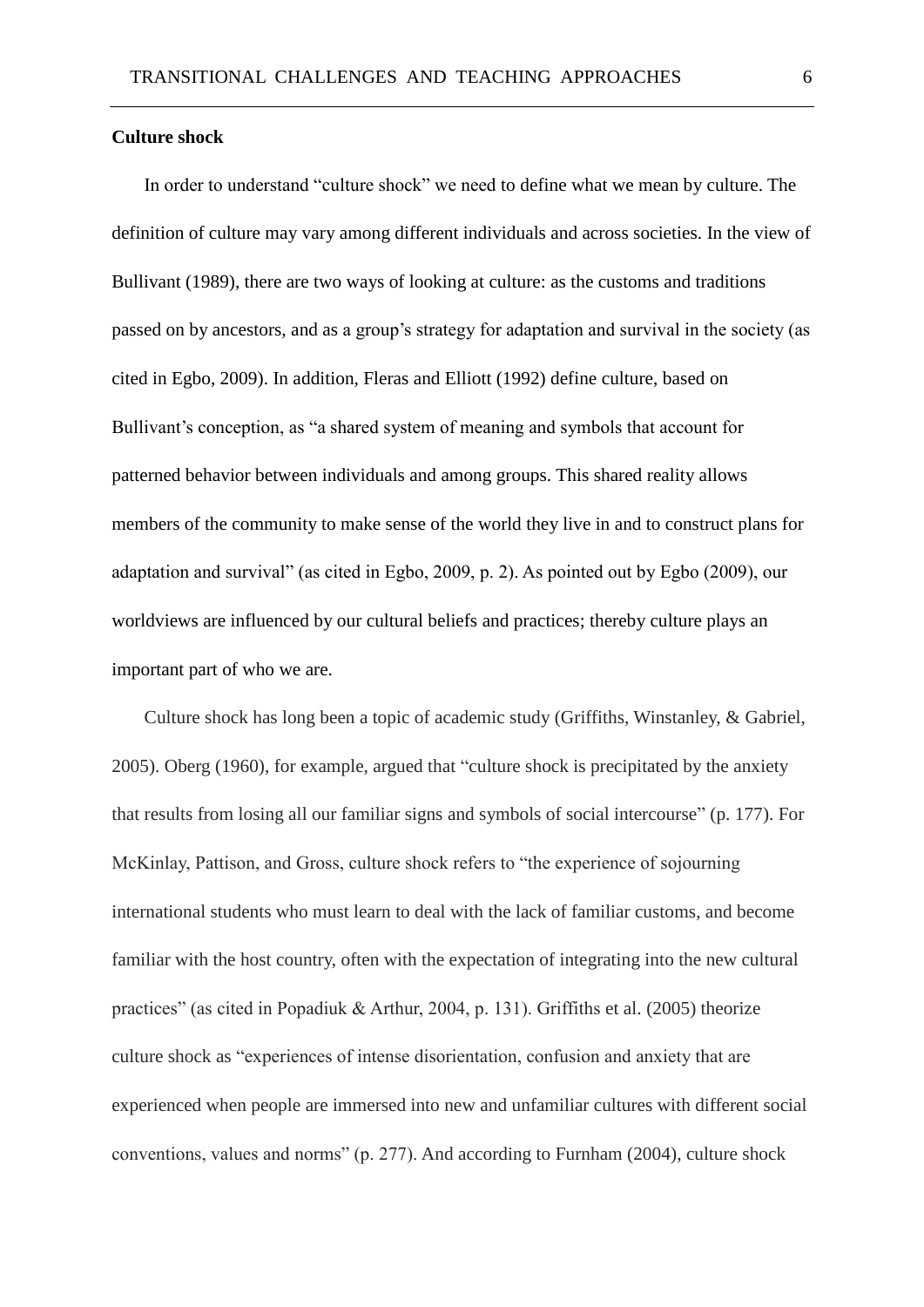can be seen as a common phenomenon for young people who now travel abroad more frequently.

Arthur states that "international students from source countries that share common language, cultural norms, and demographic characteristics such as race, are less likely to experience serious culture shock associated with cross-cultural transitions" (as cited in Popadiuk & Arthur, 2004, p. 128). Therefore, the adjustment of international students is strongly influenced by the extent of difference between their source and target culture (Popadiuk & Arthur, 2004). Popadiuk and Arthur (2004) also point out that international students may face a big transition when they study abroad in the countries that are distinctly different from their home country. For instance, students from Eastern countries like China, Japan, and Korea may have more difficulty adjusting to North American culture than Australian students do (Popadiuk & Arthur, 2004).

When an individual enters a strange culture, familiar signs and symbols are broken such as: when to shake hands and what to say when we meet people; when to accept and when to refuse invitations; when to take statements seriously and when not (Oberg, 1960). No matter how broadminded or full of good will students may be, or whether they have been abroad many times before their education sojourn, they face challenges. As indicated by Furnham (2004), whether one has travelled a lot or had overseas experience may not determine one's ability to adjust to a new culture.

Oberg (1960) indicates that people who suffer from culture shock first reject the environment which causes the discomfort, then fall into regression; the home environment suddenly assumes a tremendous importance. They will be somewhat disoriented for at least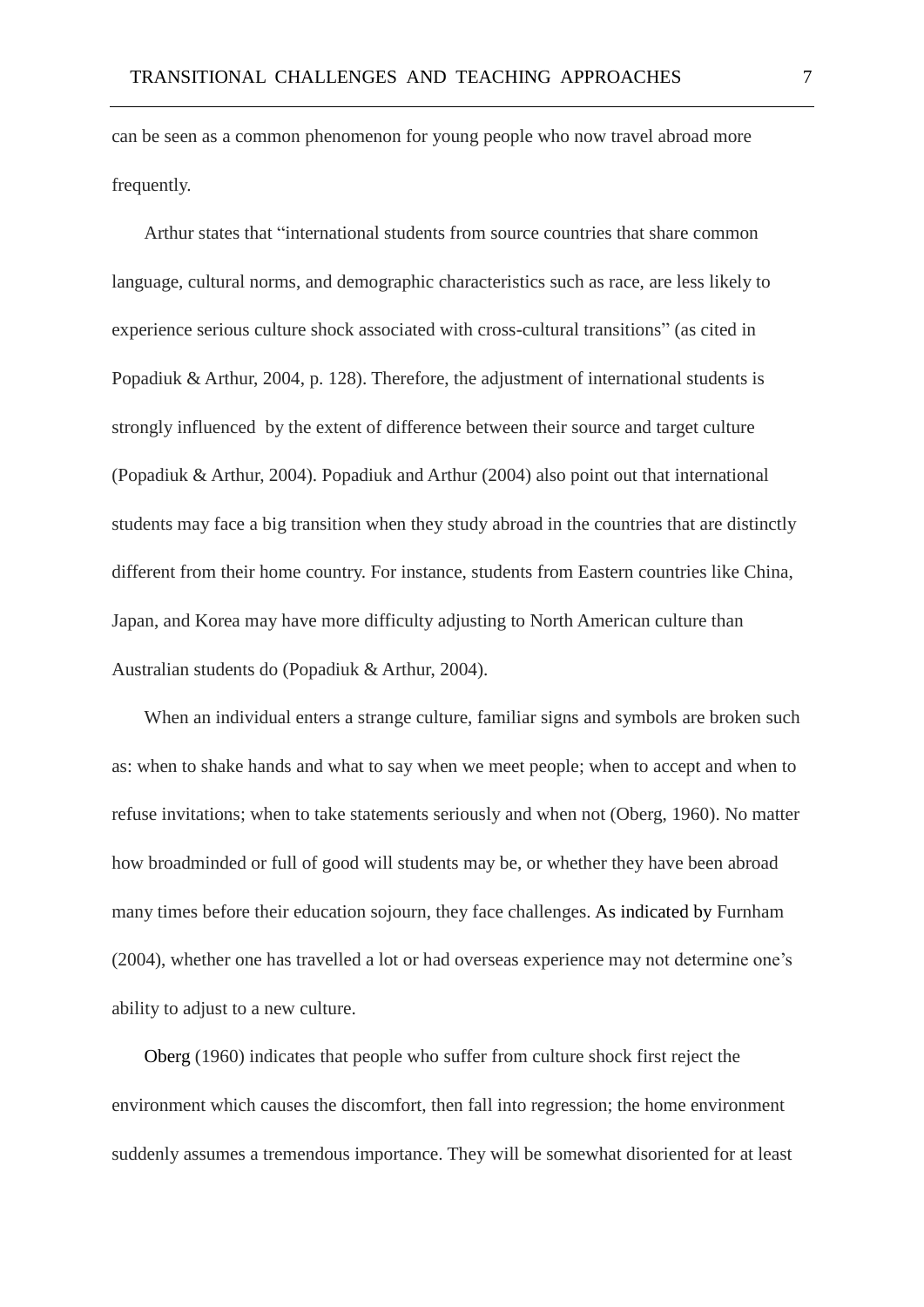the first full year of their time in a host country (Kurucz, 2006). In going through culture shock and on to a satisfactory adjustment, Oberg (1960) points out that there are four stages of adaptation as the new culture gradually loses its strangeness and foreign students begin to be assimilated by the new environment. He states that most individuals are fascinated by the new during the first few weeks, or honeymoon stage. Then comes the second stage characterized by "a hostile and aggressive attitude towards the host country" (p. 143). If the student can overcome this stage, he or she is beginning to adjust to the new cultural environment. Finally, in the fourth stage they come to think of the new culture as another life style that they can adopt when living in the host country (Oberg, 1960).

According to Sandhu, there are two primary causes embedded within the process of culture shock: (a) interpersonal factors such as communication and/ or loss of support systems, which relate to their environment and surroundings, and (b) intrapersonal factors, such as a sense of loss and a sense of inferiority related to internal processes (as cited in Popadiuk & Arthur, 2004; Furnham, 2004).

# **Learning shock**

As they transition to Western academic institutions, many international students are also affected by "learning shock" as they adjust to the challenges of learning environments they have not encountered before. Learning shock, according to Griffiths et al. (2005), refers to "experiences of acute frustration, confusion and anxiety experienced by some students. These students find themselves exposed to unfamiliar learning and teaching methods, bombarded by unexpected and disorienting cues and subjected to ambiguous and conflicting expectations" (p. 275). Griffiths et al. (2005) claim that although learning shock has similarities with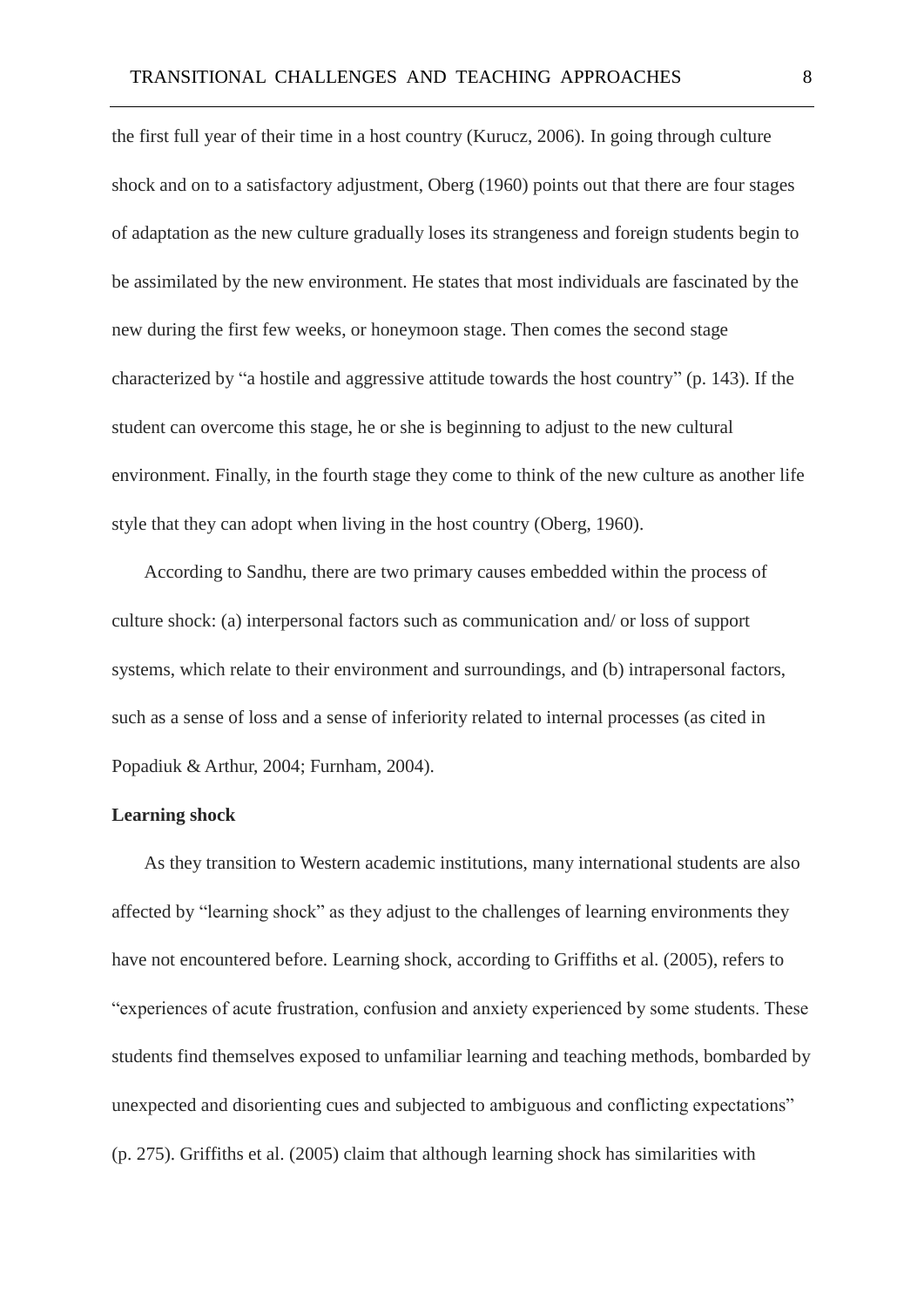culture shock, for example both kinds of shock entail a sudden and disorienting immersion in a new environment where familiar habits and reference points are lost, learning shock cannot be viewed simply as a special case of culture shock since it describes the challenges inherent within the learning experience itself. Therefore, learning shock should be emphasized when studying international students' challenges, because it plays an essential role in their study life.

Rosenthal, Russell and Thomson (2006) point to the following factors that contribute to the "learning shock" that international students experience; different styles of learning and teaching, different attitudes to the authority of lecturer and text, different modes of teacherstudent interaction and different criteria for assessment. Lin and Yi (1997) mention that international students may have difficulties in adjusting to the various accents of the instructors, their different teaching styles, and understanding class lectures and the test constructions. Rosenthal et al. (2006) also noted that international students who have studied English for years may still struggle with informal language used by instructors in classrooms and they point out that feeling oneself a 'problem' instead of an accomplished and promising student would be a shock indeed.

On the issue of learning styles, in a study conducted by Dykman, it was found that students with a learning style that is 'pragmatic' rather than 'intrinsic' are more likely to suffer depression and lack of adjustment (as cited in Griffiths et al., 2005). For example, students who relied on memory to pass examinations may be confused when dealing with case studies where there is no single correct way to answer questions (Griffiths et al., 2005). Many students, including some with advanced academic qualifications, do not possess the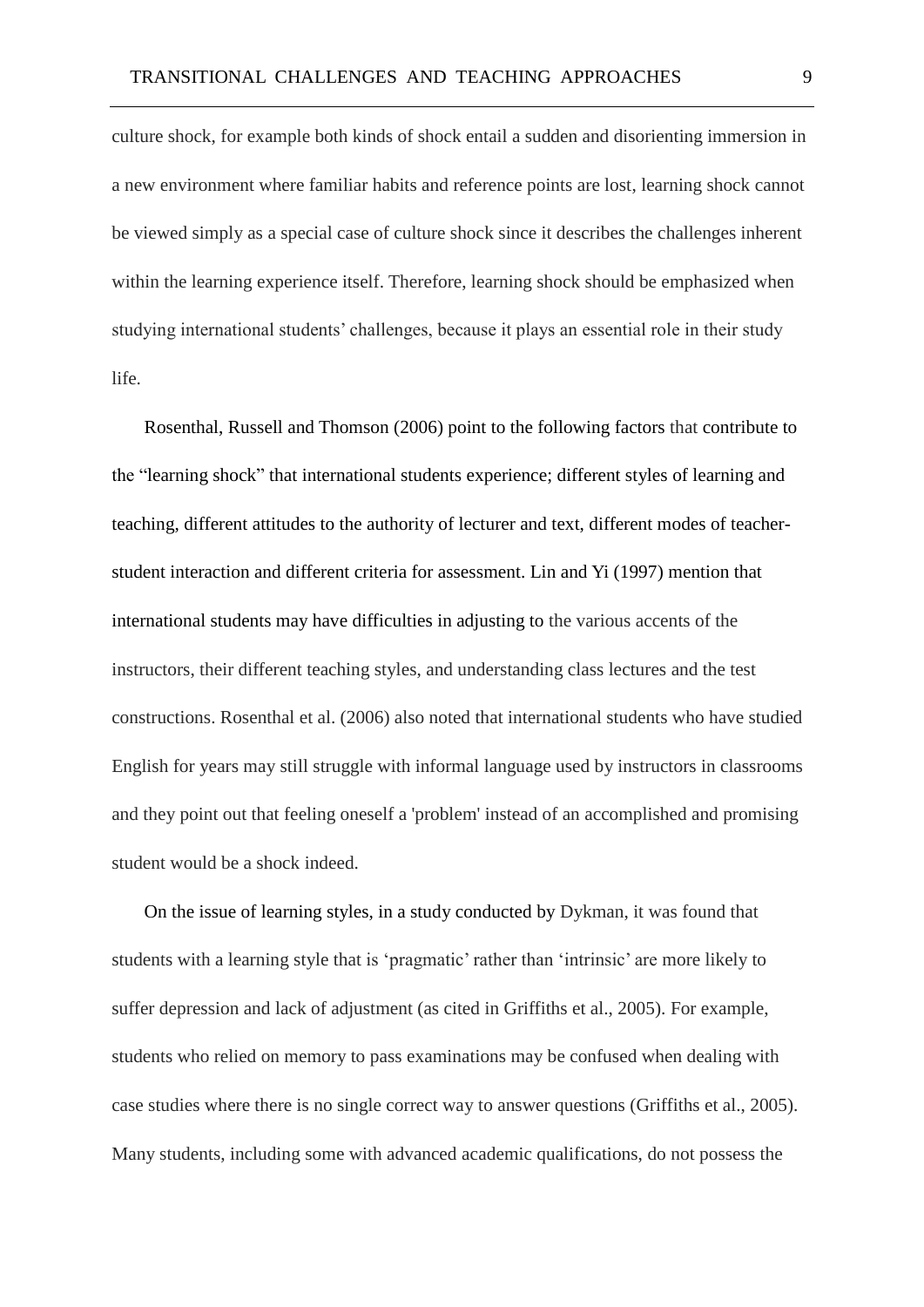research skills they need for critical analysis of material. (Griffiths et al. 2005). In addition, students who are used to passively following teachers' instruction may feel disoriented when they are asked to construct their own knowledge or find the answers for themselves.

In Western universities today, attitudes to learning are informed by social constructivist theory (Merriam, Caffarella and Baumgartner, 2007). This theoretical position assumes that "all the higher functions originate as actual relationships between individuals" (Vygotsky, 1978, p. 57). The implication is that students need opportunities to work together to construct knowledge through discussion with each other and with their instructor. Students coming from countries with alternative pedagogical foundations are expected to adjust.

Acknowledging the challenges that international students face is important if we are to support them achieving their goals. As indicated by Kurucz (2006), unlike a more homogeneous group of local students, international students can have an extremely complicated mixture of behaviors that are affected by cultural differences, distinct learning styles, and so on. Sometimes the mix seems to be unwieldy, yet there are effective ways for teachers to internationalize the curriculum.

Teaching in a culturally diverse environment has become imperative in today's globalized society; however, many faculty members are inadequately prepared to effectively "communicate and work with learners from other cultures" (Paige & Goode, 2009, as cited in Gopal, 2011, p. 373). Leask (2009) defines internationalization of the curriculum as "the incorporation of an international and intercultural dimension into the content of the curriculum as well as the teaching and learning arrangements and support services of a program of study" (p. 209). This includes adapting the content of the curriculum to include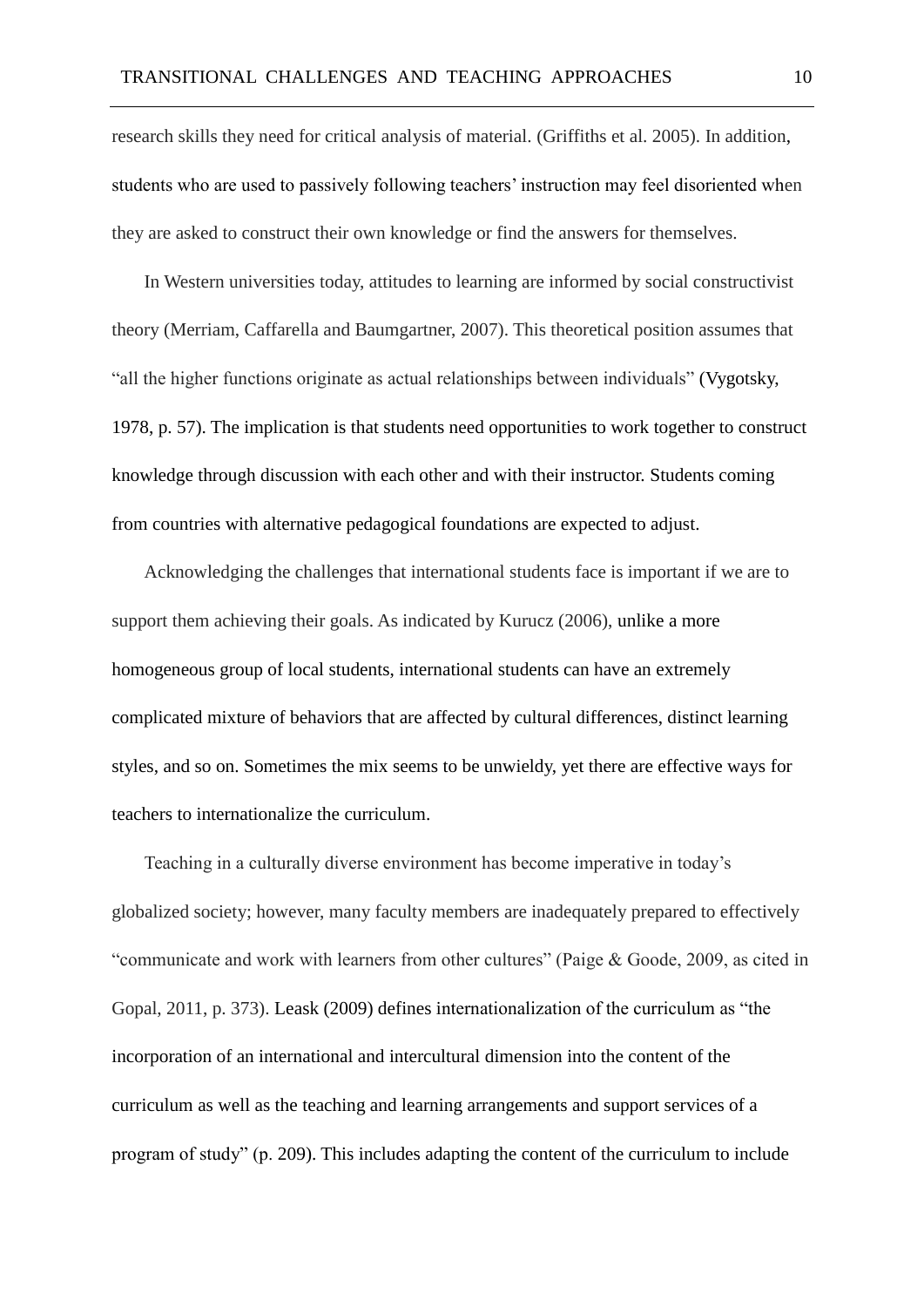perspectives relevant to students from different countries and cultures, as well as including culturally relevant pedagogy.

No matter how different the culture and learning backgrounds are, I believe understanding the students should be the first step towards supporting them. In addition, teachers need to apply effective teaching methods that aid students' learning. In the subsequent sections of this article, I analyze the meaningful teaching strategies that may help in international students' learning.

# **Culturally relevant teaching practices**

"One cannot expect positive results from an educational program which fails to respect the particular view of the world held by the people. Such a program constitutes cultural invasion, good intentions notwithstanding" (Freire, 2000, p. 95).

As indicated from the quote above (Freire, 2000), the worldview of students must be respected. When considering how best to approach teaching within the context of increased cultural diversity in today's classrooms in Western universities, lessons can be learned from prior investigations of multicultural classrooms in different contexts. In the next section of the paper I will consider literature on teaching in multicultural classrooms in North America that we may draw upon.

Milner (2011) explains that in the multicultural context of K-G12 classrooms in North America, one size no longer fits all in teaching. For this reason culturally relevant teaching (also called culturally relevant pedagogy) has become a major focus for researchers and educators. Culturally relevant pedagogy is defined by Ladson-Billings as: "an approach that serves to empower students to the point where they will be able to examine critically educational content and process and ask what its role is in creating truly democratic and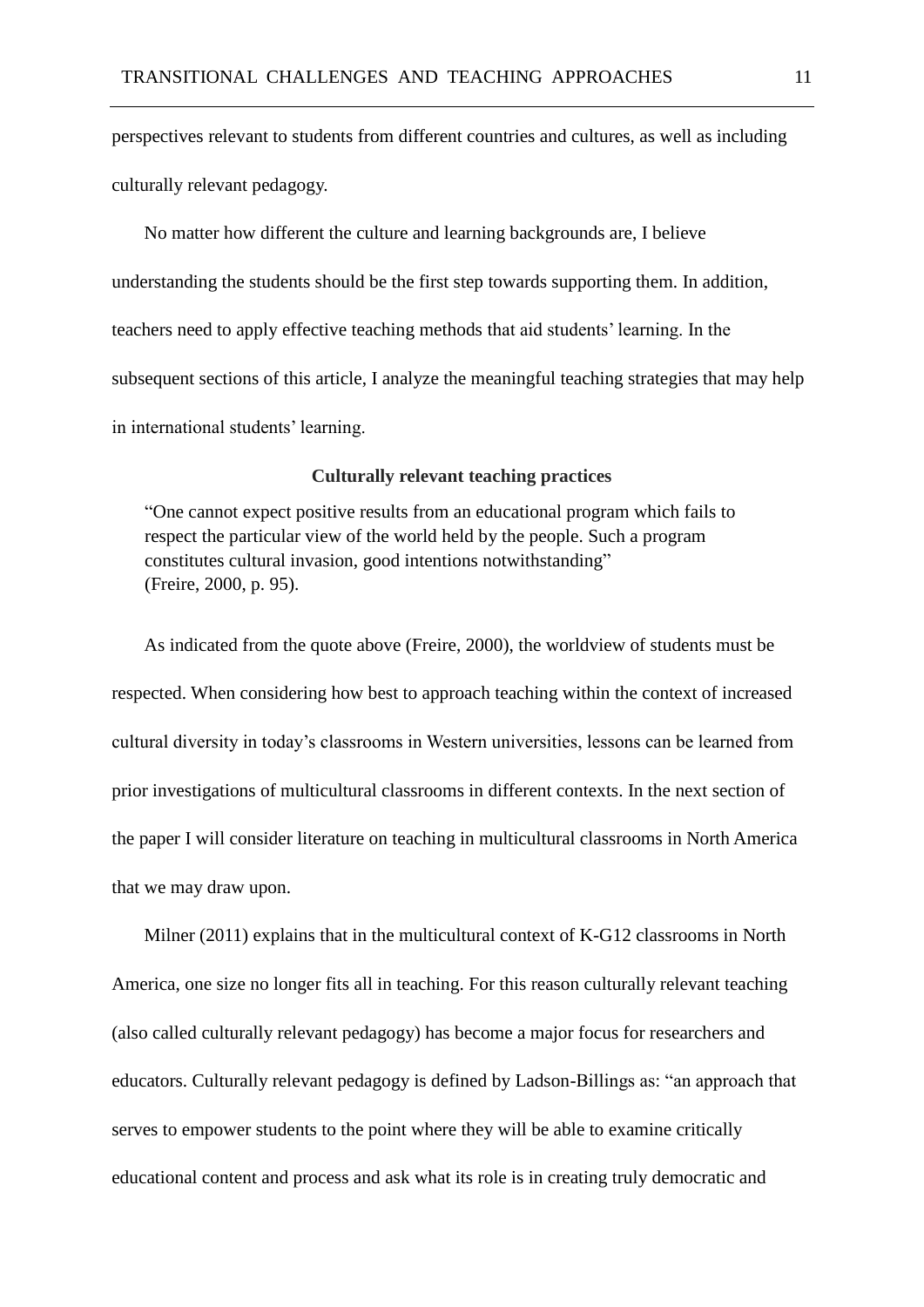multicultural society" (as cited in Milner, 2011, p. 68). In the view of Egbo (2009), culturally relevant pedagogy should place emphasis on knowledge related to what students know: "using content that reflects the cultural capital of all students - making the information more closely aligned with their frame of reference" (p. 98) and should give them opportunities to have a voice in authentic ways. Culturally relevant pedagogy enables students to relate their culture to curriculum (Milner, 2011). Ladson-Billings (2009) explains that culturally relevant pedagogy also helps students in overcoming the negative effects brought by the dominant culture, such as ignoring minorities' histories and cultures in most curriculums.

While academic knowledge is essential knowledge, making it culturally relevant can help empower all students (Egbo, 2009). According to Ladson-Billings (2009), "culturally relevant teaching is a pedagogy that empowers students intellectually, socially, emotionally, and politically by using cultural referents to impart knowledge, skills, and attitudes" (p. 20). Milner (2011), building on the work of Ladson-Billings, indicates that through culturally relevant teaching, teachers help students with developing critical thinking skills in questioning inequity, as well as allowing students to connect what they have learned with their lives.

As pointed out by Auger and Rich (2007), a good teacher should realize that equal treatment of students may not be sufficient. Teachers have to recognize that some students may be taking part in two cultures: the dominant and the ethnic (Auger & Rich, 2007). When there are discontinuities between the two cultures, students may have difficulties in school, especially if the teacher assumes that the mainstream culture is the one that has the greatest value. Milner (2011) also states that teachers must keep students' social context in mind,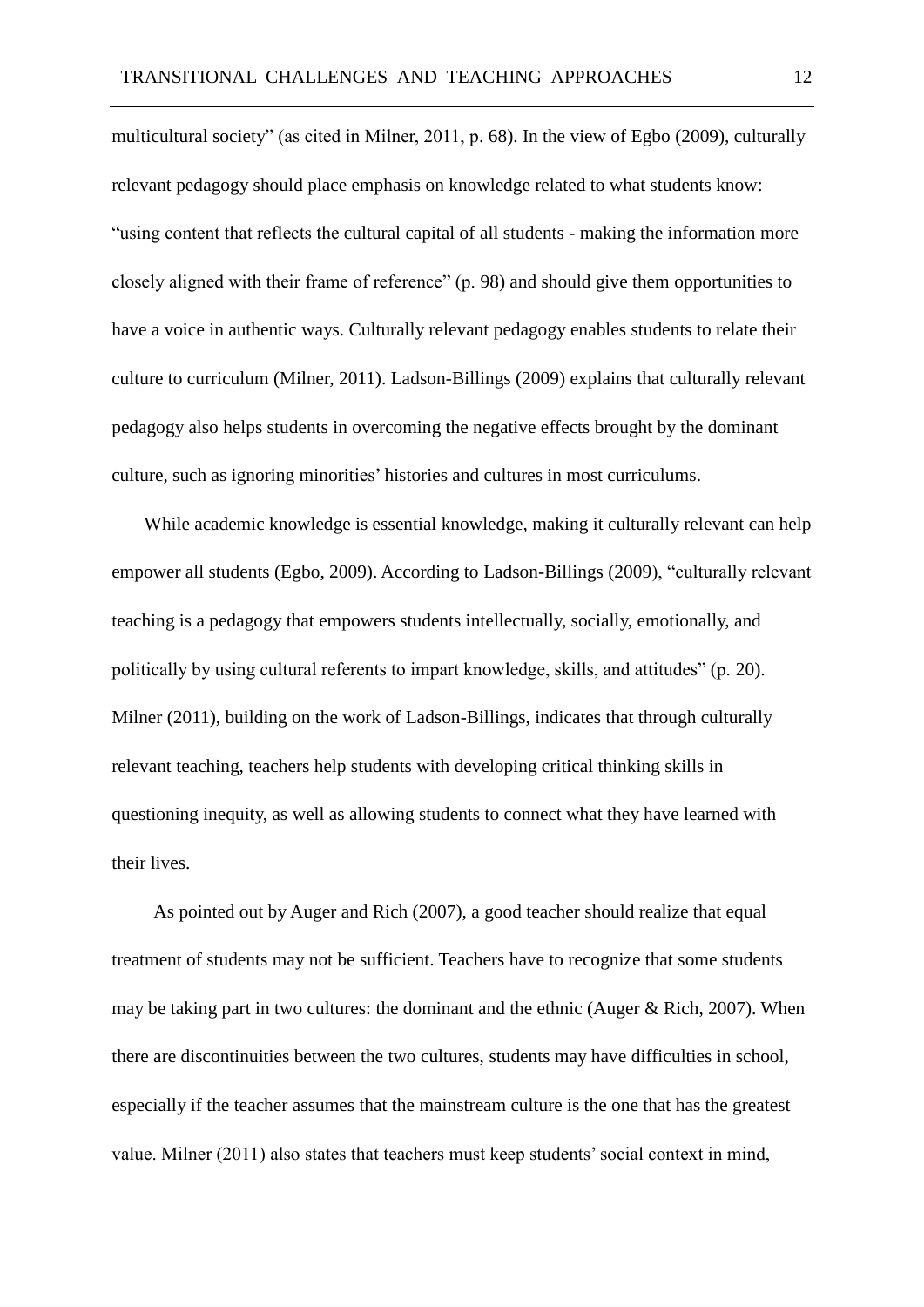because the social context that shapes students' experiences is vital to the process of their decision-making and the reasons behind the decisions. Culturally responsive instruction puts emphasis on the significance of diversity, meanwhile acknowledging that non-mainstream students should have the same access to academic knowledge as the mainstream students (Auger & Rich, 2007). With culturally relevant teaching, multicultural students not only know and value their own culture, students also understand the dominant culture they must navigate, in order to be successful students. Ladson-Billings (2006) describes this as cultural competence (as cited in Egbo, 2009).

# **Community-Centered Approach: giving students a voice**

"The aim is graduates who see themselves not only as being connected with their local communities but also as members of world communities" (Leask, 2013, p. 104).

The book *Life at the Intersection: Community, Class and Schooling* (James, 2012) concentrates on the schooling, lives and experiences of young people who are growing up or have grown up in the Jane & Finch community of Toronto, which has long been portrayed as one of Canada's most "troubled" neighborhoods. At the end of the book, the author emphasizes that education may be the only route for people in the community to make a difference in their lives and satisfy their ambitions. However, not all schools are able to meet the individual needs of all students. James (2012) suggests a community-centered approach that concentrates on understanding the students' cultural background and life experience is of the utmost importance if teachers and schools are to mitigate inequities.

When discussing a community-referenced approach to education, James (2012) comments that using appropriate curriculum, pedagogy and resources can help students to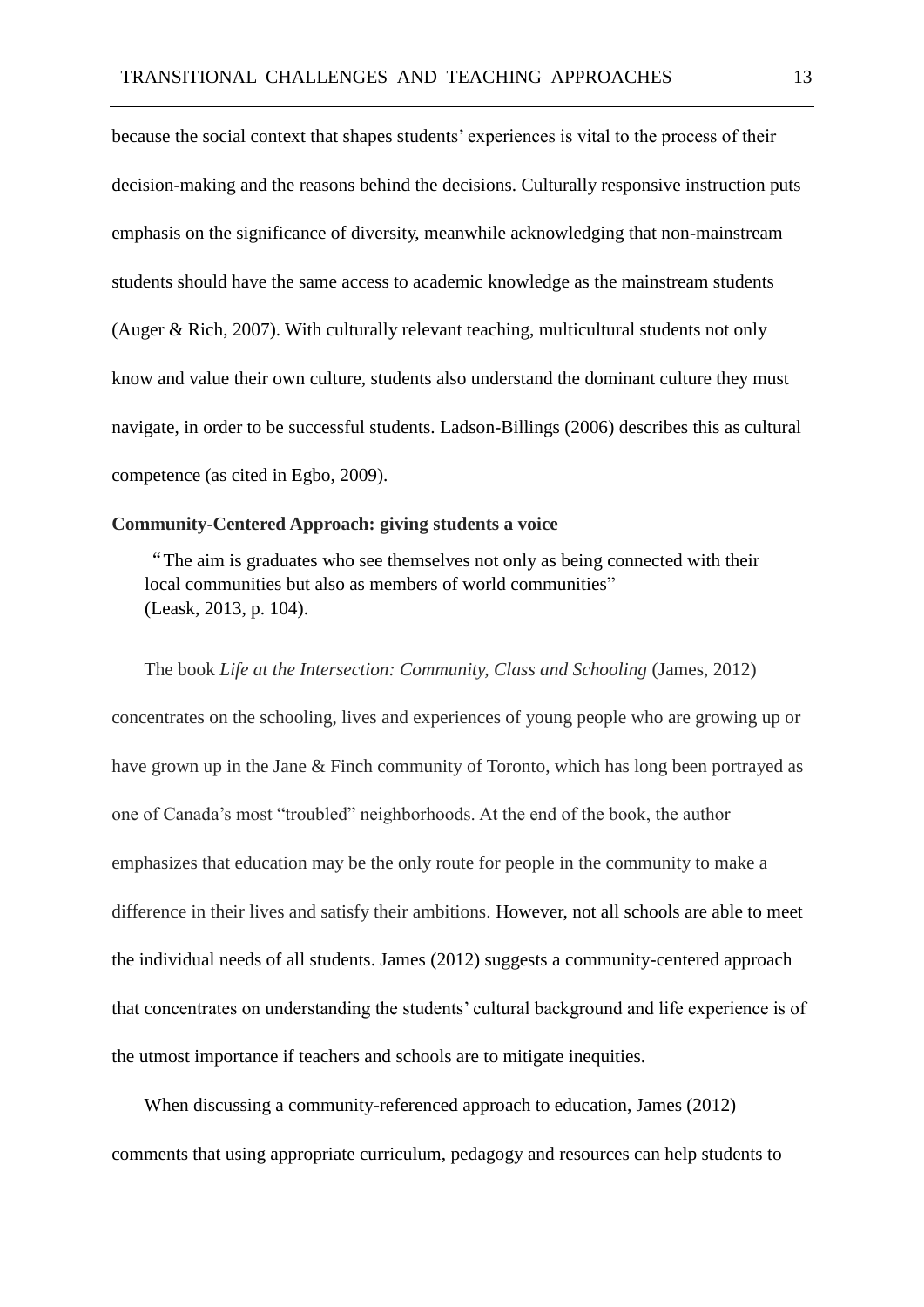connect their learning to their community and their own lives. "Educators must have knowledge of the community and the culture if they are to effectively facilitate a teaching and learning process in which students are able to see the relevance of their learning to their lives" (James, 2012, p. 124). To be actively participating in the learning process, students are encouraged to perceive education as their project, not something being done to them by someone else, but something they create with their lived contexts (James, 2012). In addition, as Bruner (1966) (one of the major researchers in the area of Constructivism), comments; "instruction should focus primarily on the experiences and contexts that prepare and motivate students for learning and should be structured so it can be easily grasped by the students" (Auger & Rich, 2007, p. 42). Because learners bring many prior experiences with them when they get into any learning situation, teachers' main responsibility is to facilitate students to make connections between their previous learning with the new learning (Auger & Rich, 2007).

The community-referenced approach, as indicated by James (2012), "begins with an understanding that the students' lives- their experiences, needs, interests, expectations and aspirations- are mediated by the communities in which they live" (p. 127). He also points out that "teachers' knowledge of the community and their students is fundamental to building a relationship with them that is an essential component of effective teaching" (James, 2012, p. 128). When instructors' develop understanding of students' experience and combine them with effective teaching practices, students are more engaged with the learning process and feel that their culture is recognized and made relevant. Adapting curriculum content to incorporate local examples can make learning relevant to the lives of the students. Changing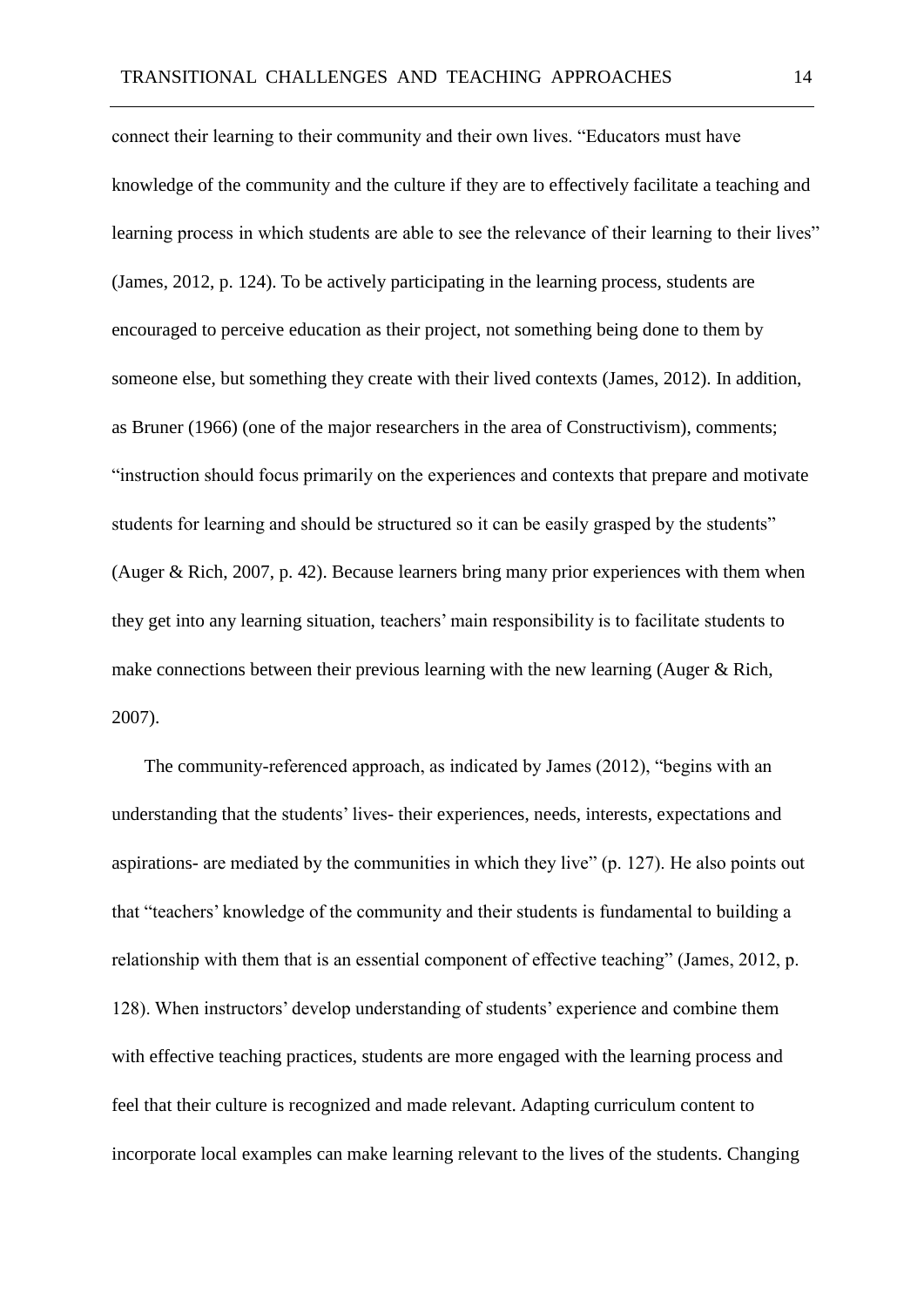pedagogy to better suit culturally diverse ways of learning and knowing can ensure that all students are included.

# **Lessons to be learned from this consideration of multicultural classrooms**

It is important to recognize that there are similarities and differences between multicultural K-G12 classrooms in North America, and Universities classrooms in Western Countries that are diverse due to the increased number of international students studying abroad. While both types of classrooms include cultural diversity, international students usually come from high-income homes, which is not the case for the majority of multicultural students in K-G12 environments in North America (Giroux, 2005). However, international students in the classroom are subjected to the same kind of discrimination within classroom settings when teachers teach according to the norms of the dominant Eurocentric culture and ignore the different perspectives of international students.

Just as the curriculum needs to be adapted for multicultural students in Canada, curriculum must be internationalized for international students who come to Western post-secondary institutions. Many researchers believe that it is imperative to internationalize the curriculum. Internationalization of curriculum assumes that "curriculum content within the formal curriculum will be informed by research that crosses national as well as cultural boundaries" (Leask, 2009, p. 209). Internationalizing the curriculum will benefit both domestic and international students by informing them of global perspectives. "It will purposefully develop their international and intercultural perspective as global professionals and citizens" (Leask, 2009, p. 209).

Features of culturally relevant pedagogy can be applied to the context of University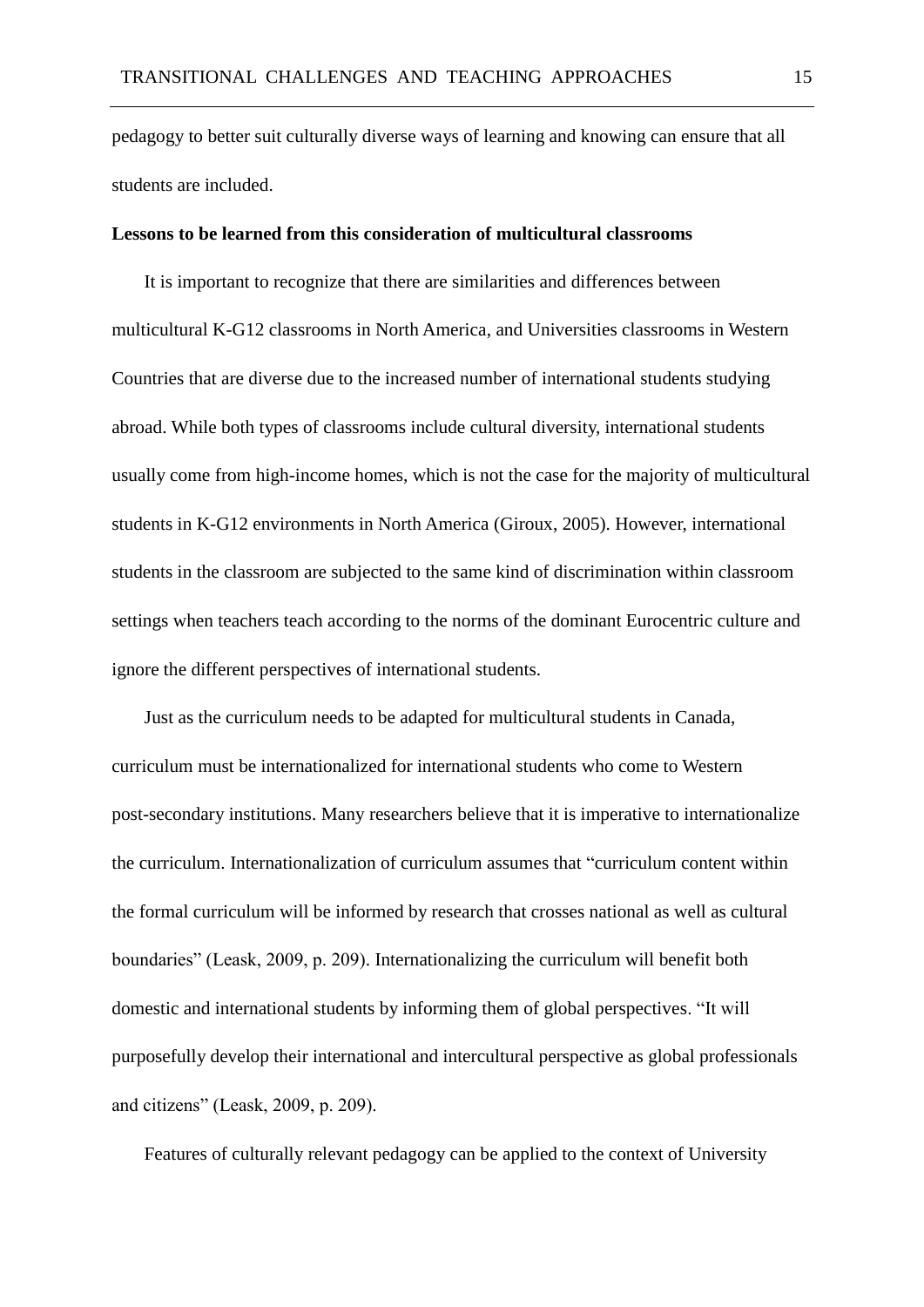classrooms to better accommodate international students and achieve the goal of true sharing and learning from the mix of cultures that are present. In the next section of the paper I will

describe some examples.

# **Cultural Bag: get to know the students**

"The Cultural Bag activity is one that I have used for many years and I believe it grew out of my desire to "welcome" students into my class, to get a true sense of how each person identifies and what they see as culturally relevant. It is from a constructivist, phenomenological pedagogical perspective, in that it provides the class and opportunity to see the lens the person views the world through. It also provides an opportunity for the student to begin thinking deeply about how they have constructed their identity, and what is important to them. It is also a celebration of each person in the class"

(Allison Cumming-McCann, personal communication, May 17, 2013).

The Cultural bag activity is an amazing task for students to learn about their own cultural background and the cultural backgrounds of others. It provides opportunities for students to become "experts" about their own culture as a prerequisite to learning about other cultures. This activity asks students to create and videotape themselves to share their own "cultural bag", through the items that students choose to introduce themselves to the class. The items included in the cultural bag should symbolize or represent aspects of the student's culture and multiple identities, roles, interests, values and beliefs that student holds.

"Know the student" should be a mantra of every teacher (Kurucz, 2006). As pointed out by Egbo (2009), teachers must know who their students are and must be able to draw upon their students' prior knowledge if they are to teach them effectively. As well, teachers need to identify the bias that they may bring to the class. By sharing their own cultural bag, teachers can build the essential awareness of the class and of themselves.

With this activity, several objectives could be reached. Firstly, during the process of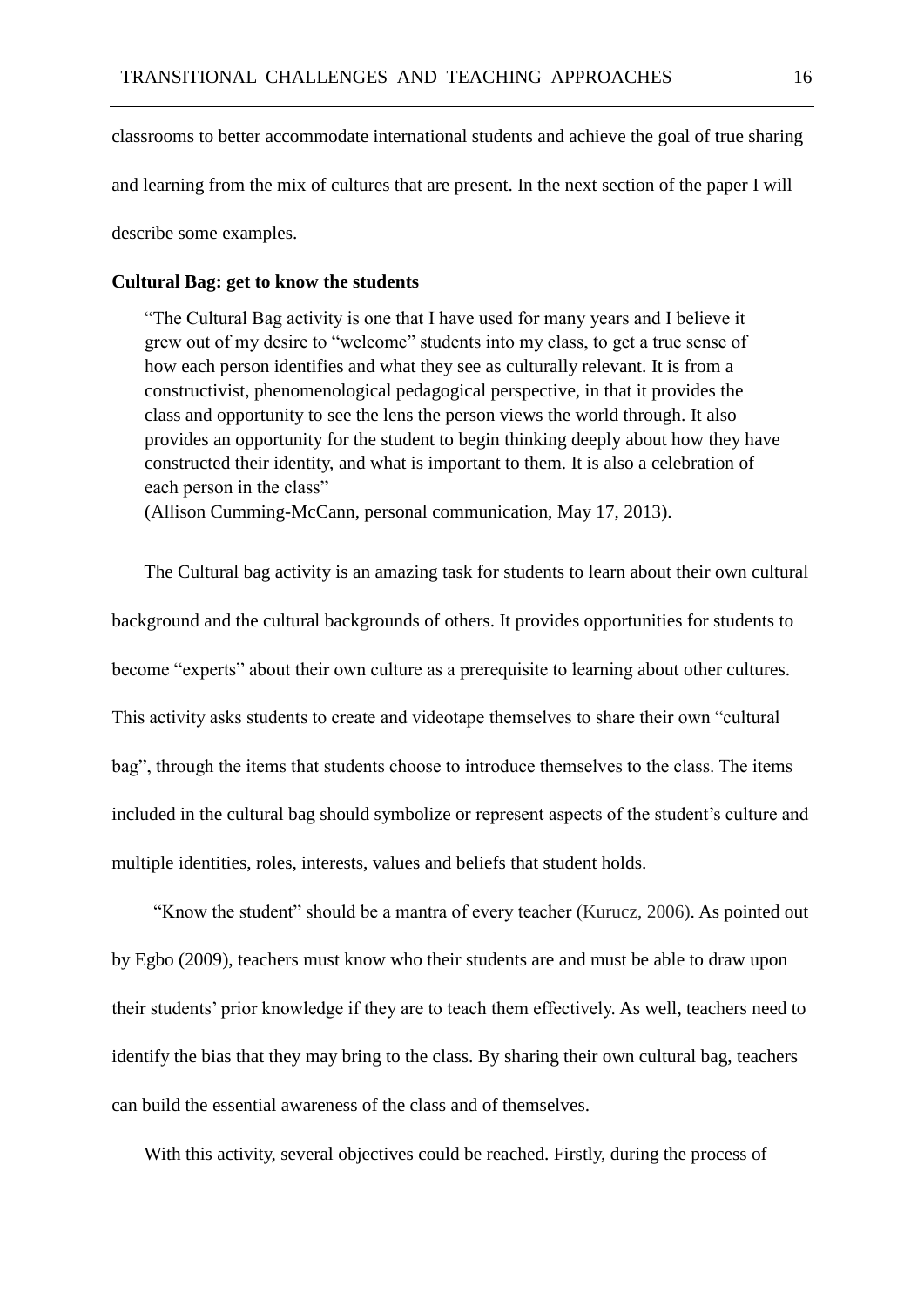creating one's own cultural bag, the students have a chance to think deeply about what items could represent their identity and how the items are important for them. Besides the reflection on their identity, the students are expected to share their cultural background. Secondly, with the sharing of each other's cultural bag, students will learn about the cultural backgrounds of their classmates and from the interaction, students unpack their stereotypes. According to Vygotsky (1978), "learning awakens a variety of internal developmental processes that are able to operate only when the child is interacting with people in his environment and in cooperation with his peers" (p. 90). When students realize that other people have different points of view, the interactions are considered as challenges which can prompt them to revise and extend their former thinking. Teachers can obtain benefit from this task as the initial access to understanding the students. Once they have attained basic knowledge of students' background, and cultural context, the instructor can reflect on whether the curricular content is a good match for the diversity of classroom. It is essential in student-centered design to begin lesson planning by considering the larger curricular picture in combination with consideration of the particular learners in the classroom (Causton-Theoharis, Theoharis & Trezek, 2008).

Students may not be interested in reading textbooks or search information on the Internet to learn about their peers' cultural backgrounds, but they may be very happy to watch the short movie clips wherein everyone shows their important items selected for the cultural bag activity. This activity serves the important purpose of helping students and teacher get to know each other. As indicated by Egbo (2009), "an important strategy for getting to know the students they teach includes learning from the students themselves, as they have a repertoire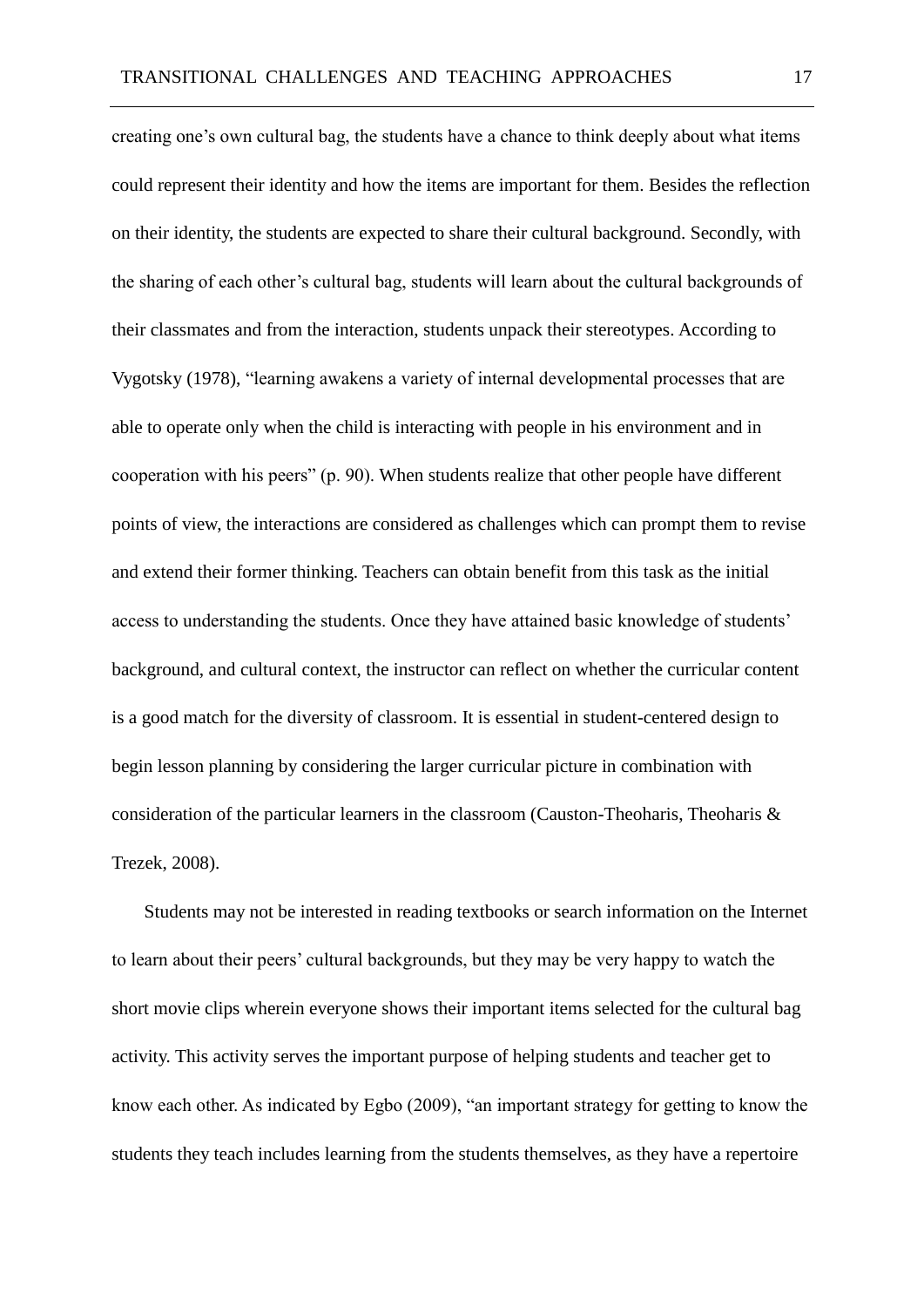of information about their own lives and communities" (p. 147). Since instructors may have little chance to get to know their students one-on-one, using the cultural bag activity as the welcome celebration not only builds a harmonious classroom environment for students, but also gives students an important opportunity to understand and learn more about different cultures. However, it is possible that the cultural bag activity could be misused and this could be harmful to students. For example, an instructor could have bias of which they are unaware. To use the cultural bag activity well, teachers need to understand their own attitudes, knowledge and comprehension, and skills - the three main elements of Deardorff's Pyramid Model of Intercultural Competence (Deardorff, 2006).

# **Learning about Learning: A Bridging Course into the Culture of Advanced Academic Learning in Western Institutions**

What do we really mean when we use the word "learn"? Most people usually think learning is something we all do from the moment of birth, so most of us tend to take this very complex process for granted. There are often many assumptions about the meaning of learning and how learning occurs. For the international students who are from countries that use examination-based education systems, many assume that learning is gained when they have memorized the theories and facts, and have a good performance in the examinations. According to Taylor (2008), learning is a transformative process that involves "constructing and appropriating new and revised interpretations of the meaning of an experience in the world" (p. 5). These two alternatives are just two possible perspectives on the process of learning, no matter what background students are from, they all need to understand different points of view on how learning happens.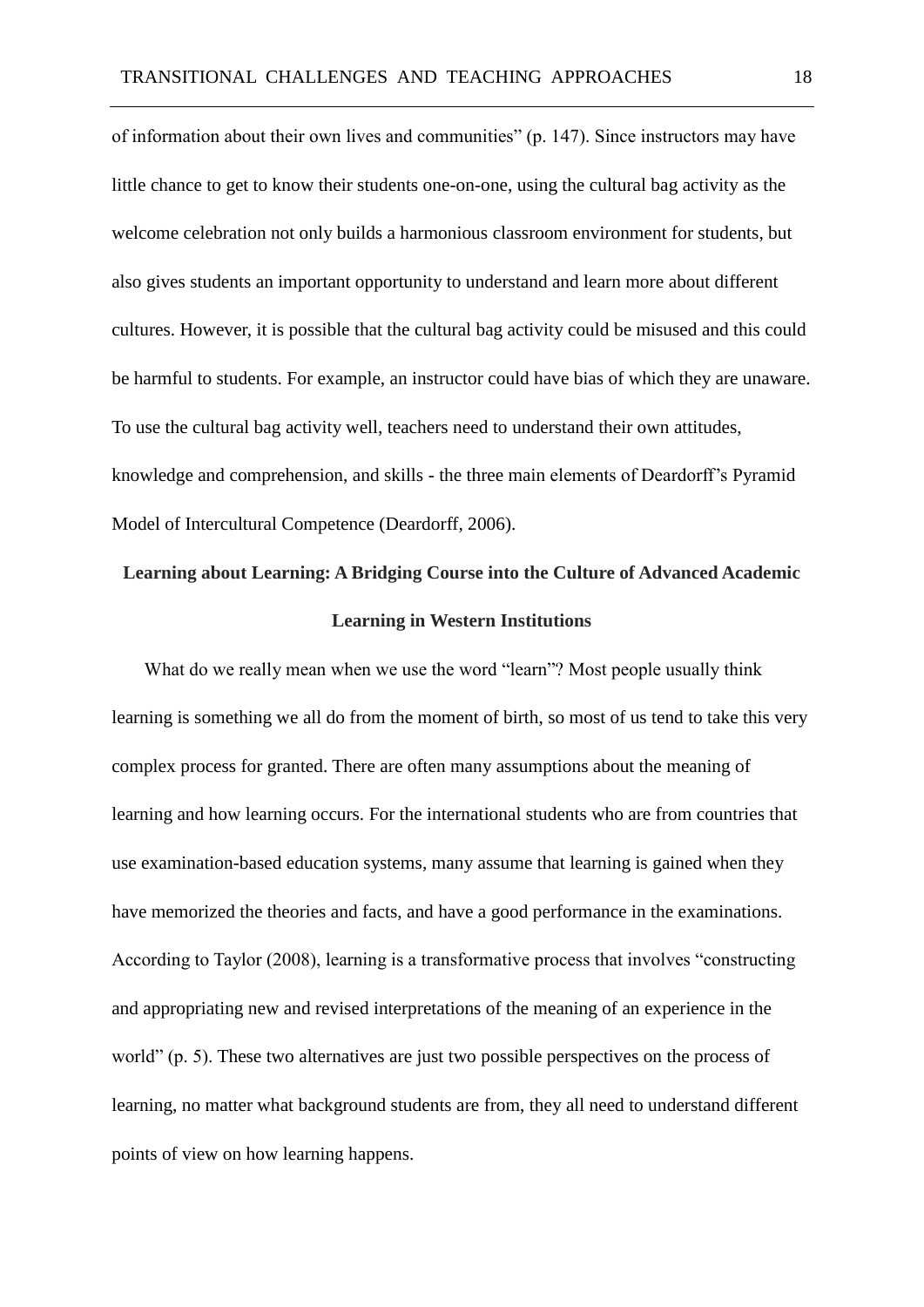In the course description of *Learning about Learning*, Rees (personal communication, 2012) points out that each student's learning can be viewed as a unique journey. The course is based on the theoretical perspective that there are many ways of learning and knowing, each developing within its own particular social context, including thinking, language, community and culture. As well as aiming to support students exploring their own learning perspectives, the course offers students a look at contemporary theories of learning; including Western, non-Western, and Aboriginal perspectives. By connecting learning theories with real life, students have more systematic ways of talking about familiar experiences (Wenger, 1998), and reflecting on these experiences can foster critical thinking (Clark & Rossiter, 2008); these processes together can contribute to students' learning.

*Learning about Learnin*g is built upon the theoretical foundation of Henry Giroux (2005) who uses the border crossing metaphor to highlight the complexities of learning in demographically diverse settings. This metaphor is useful for examining the transitions that diverse students and instructors must engage in if they are to make the best use of intercultural learning opportunities within diverse post-secondary environments. This is in line with the ideas of James (2012), Ladson-Billings (2009) and Egbo (2009) described earlier, in that learning perspectives from students' home cultures are honored and at the same time students have opportunities to bridge cultural differences and develop "cultural competence" within Western academic institutions. Another way to bridge cultural differences, by helping students to perceive different perspectives, is constructive controversy. In the next section, this strategy will be described.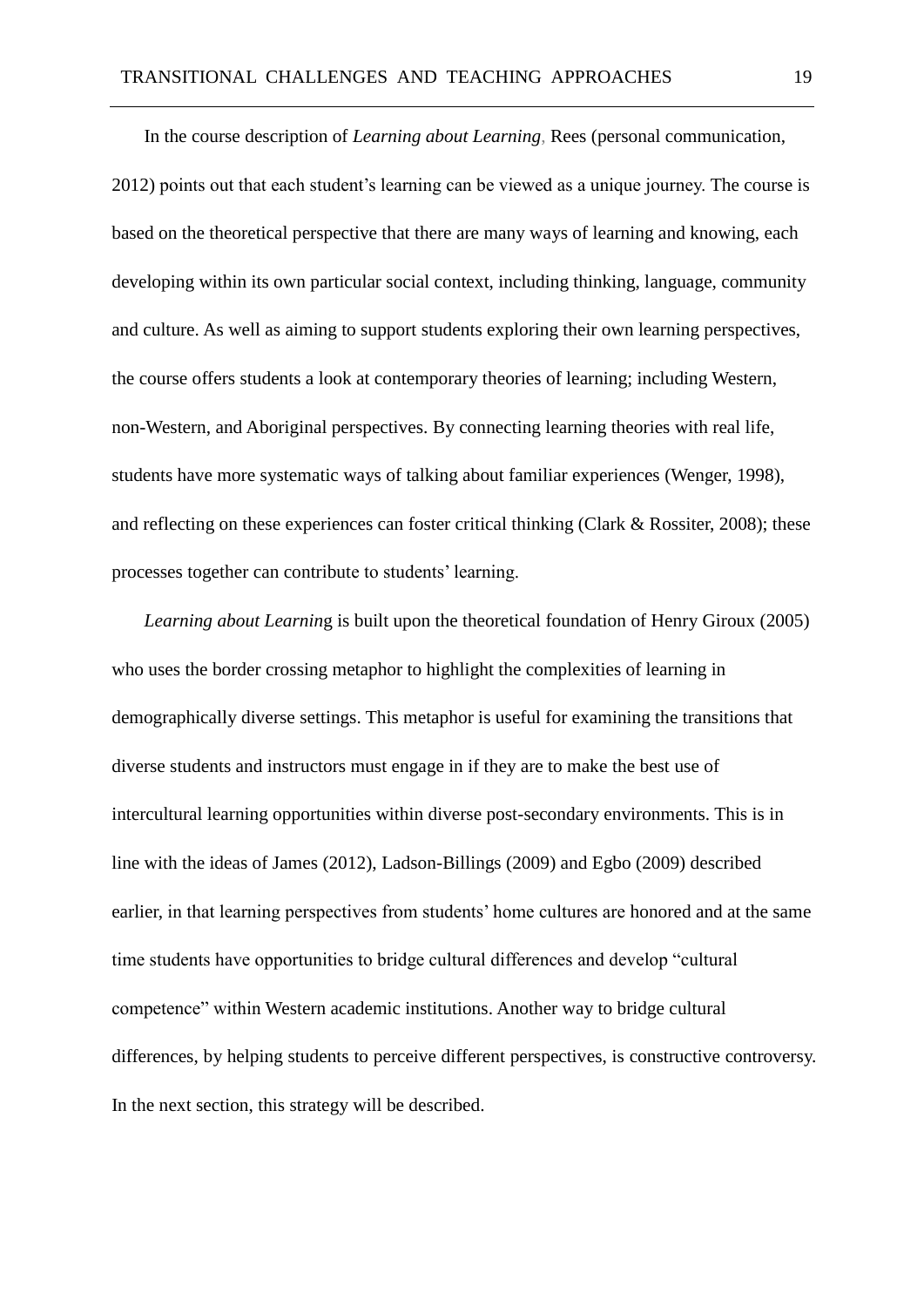#### **Constructive controversy**

The Western model of education tends to be students-centered. According to this model, students are given more space to voice their opinions and to question, while the teacher plays a role as helper to guide students to find answers. However, as Johnson and Johnson (1979) point out, in classrooms where students' are encouraged to voice opinions, there may be lots of different opinions expressed and arguments can occur, and this may arouse negative emotion among students. Palmer (1990) argues that "conflict can be a paradoxical path to health and harmony for persons and groups" (p. 15). The question is how to make good use of intellectual conflict in the classroom. It is believed that constructive controversy is one of the best ways to foster positive intellectual conflict among students and the instructional procedure is effective for improving the quality of students' learning and problem solving skills; those skills that are essential for students of all ages to become competent citizens when facing complexity of today's society.

In using intellectual conflict to enhance student learning and development, there must be "operational procedures that guide instructors in its use and empirical evidence documenting the effectiveness of the procedures" (Johnson & Johnson, 2009, p. 38). In a number of articles and with numerous co-authors, David W. Johnson introduces the procedure of constructive controversy as one effective path to using intellectual conflict for instructional purposes. According to Johnson, Johnson and Smith (2000), constructive controversy is defined as an instructional procedure that "combines cooperative learning with structured intellectual conflict" (p. 30), and it exists "when one student's ideas, information, conclusions, theories, or opinions are incompatible with those of another, and the two seek to reach an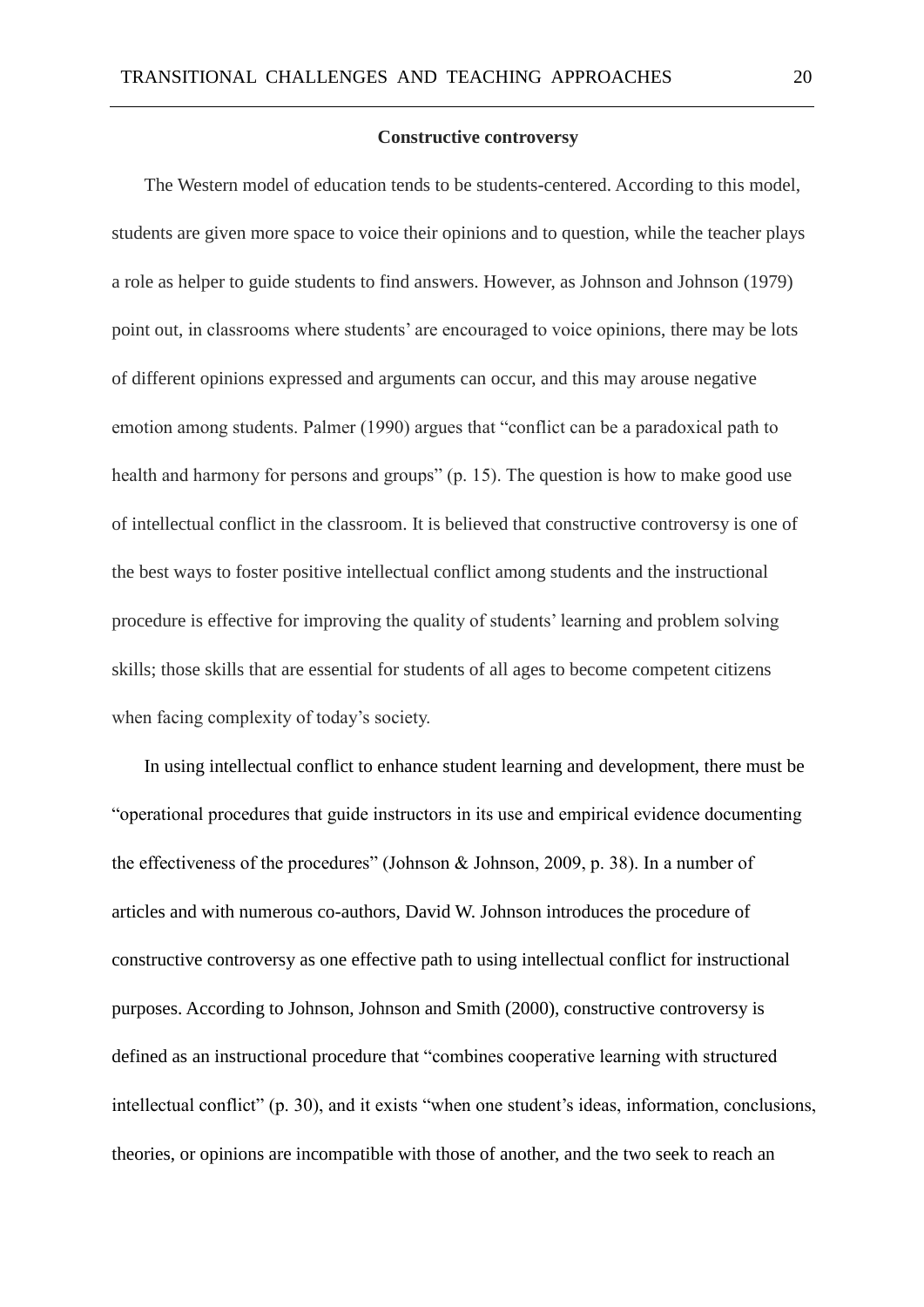agreement" (p. 30). Therefore, constructive controversy can be considered as a type of instructional intellectual conflict in classrooms, by which students seek to reach agreement and acquire new perspectives.

In engaging in constructive controversy and in seeking to reach an agreement, students can experience a process that "advances from factual leaning to reasoned judgment" (Johnson & Johnson, 1988, p. 60). The articles that describe the procedure of constructive controversy include Johnson & Johnson, 1979, Johnson & Johnson, 1988, Johnson et al., 1997, Johnson, Johnson & Smith, 2000, and Johnson & Johnson, 2009. According to Johnson and others in a series of papers, including Johnson as an author, the process of controversy can be concluded in the following five steps. First, when individuals are presented with a problem or issue, they make an initial conclusion based on categorizing or organizing their present information, limited experience and specific perspectives (Johnson, Johnson & Smith, 2000; Johnson & Johnson, 2009). Second, when asked to present their conclusion to others, they engage in cognitive rehearsal and "making a persuasive presentation as to the validity of students' positions" (Johnson et al., 1997, p. 2). Third, opponents present opposing positions. Students may become uncertain about the correctness of their own ideas when listening to others' conclusions and a state of conceptual conflict or disequilibrium is aroused (Johnson & Johnson, 1988; Johnson & Smith, 2000). Fourth, the conceptual conflict leads to epistemic curiosity. Students are motivated to search for more information, and a more adequate cognitive perspective in hopes of resolving the uncertainty (Johnson & Johnson, 1979, p. 57). Finally, students are trying to understand the opponents' conclusion and hopefully "deriving a new, reconceptualized, reorganized conclusion by accommodating the perspective and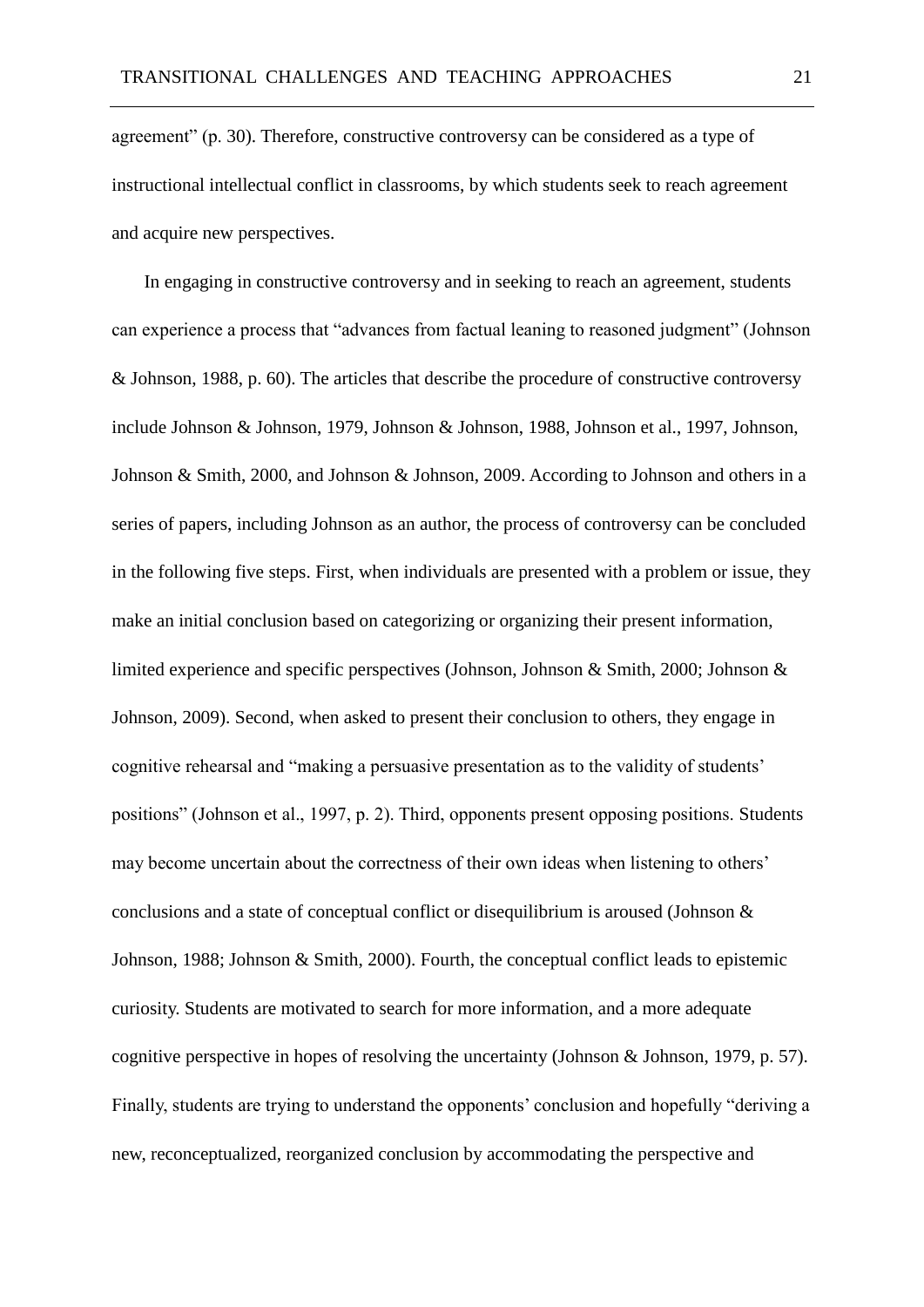reasoning of others and by adapting their own perspective and reasoning" (Johnson, Johnson & Smith, 2000, p. 33). As a result, novel solutions and decisions may be developed, and students, meanwhile, arrive at a conclusion of higher quality. The process is repeated until "the differences in conclusions among students have been resolved, a synthesis is achieved, an agreement is reached, and the controversy has ended" (Johnson & Johnson, 1988, p. 60).

With the appropriate structured process and conditions, students can reap the benefits of constructive controversy. It can arouse "greater mastery and retention of the subject matter being studied as well as greater ability to generalize the principles learned to a wider variety of situations" (Johnson & Johnson, 1993, p. 43). With greater mastery and retention, students are better able to recall more correct information and transfer it to new learning situations. Constructive controversy also may result in students' increased perspective-taking abilities (Johnson & Johnson, 1988). Within the process of controversy, students "practice adopting a perspective, advocating it, enlarging their opinion to include the opponent's position as well" (Johnson & Johnson, 1988, p. 63). Furthermore, according to Johnson et al. (1997), controversy results in "higher-quality problem solving and decision making, more frequent creative insight, more thorough exchange of expertise, greater task involvement, more positive interpersonal relationships among students, and greater social competence, self-esteem, and ability to cope with stress and adversity" (p. 2). Students engaged in a controversy tend to be more motivated to "learn more about the issues" and "have more active interest in learning others' positions" to "develop an understanding and appreciation of diverse points of view" (Johnson, Johnson & Smith, 2000, p. 34). In conclusion, students who participate in constructive controversy are more likely to become "capable and evolving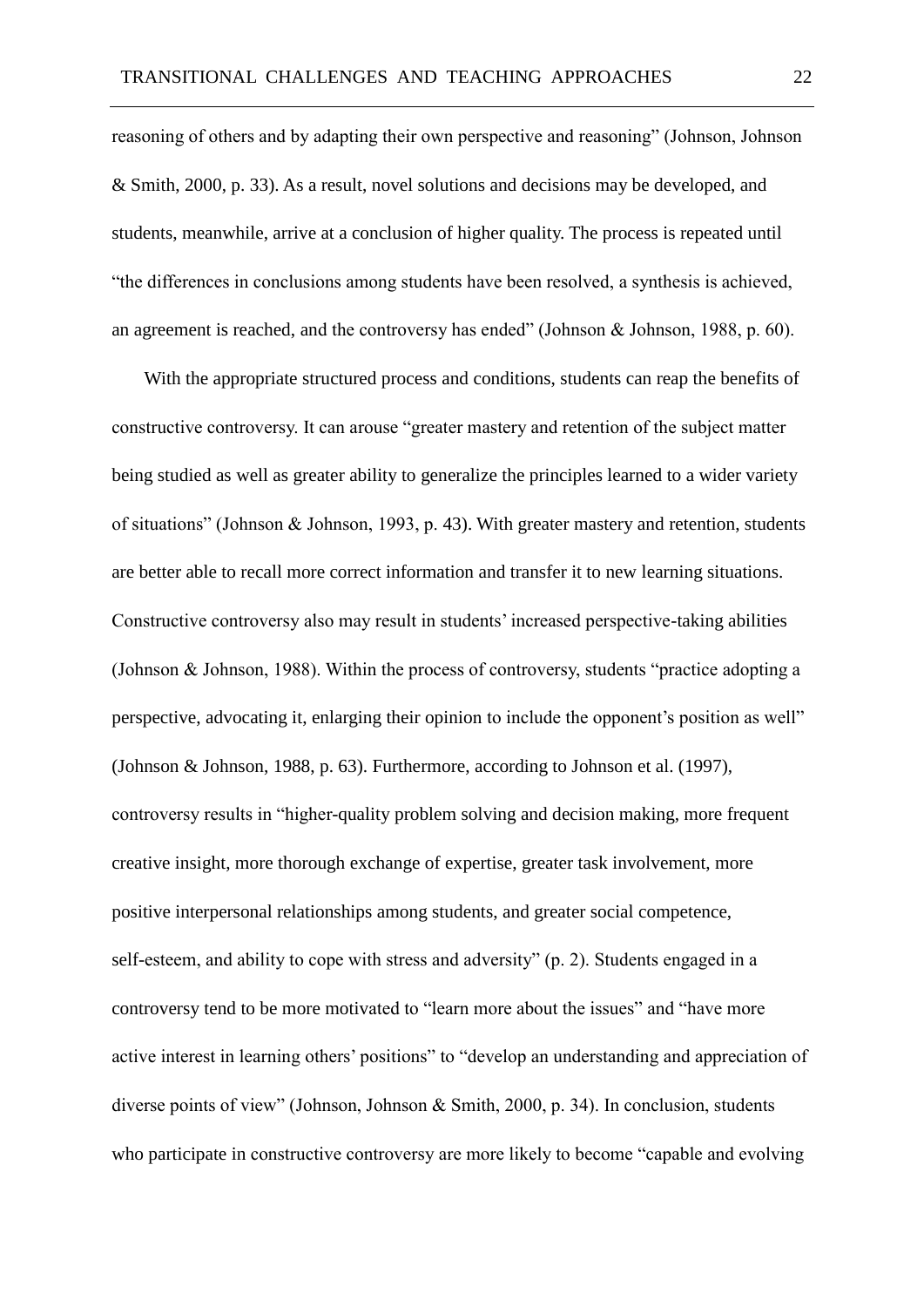problem solvers" in a pluralistic society and an increasingly globalized world (Rees, Pardo & Parker, 2012, p. 490). Such students need to master the process of advocating their own view, of challenging opposing positions, of accepting other's opinions, of making decisions, and finally of committing themselves to implement the decision made.

# **Conclusion**

As people in cross-cultural transition, international students encounter transitional challenges, culturally and academically. I have described these as "culture shock" and "learning shock" in my paper. Both shocks can be ameliorated and turned to be positive with culturally sensitive and helpful teaching practice. In this paper, I have introduced some teaching approaches that may be helpful for international students' learning, including culturally relevant teaching practices, such as an activity called "cultural bag"; a course called Learning about Learning; and the instructional procedure of constructive controversy. Approaches such as these could be adopted generally, in post-secondary institutions where numbers of international students continue to rise. Culturally relevant teaching practices such as the cultural bag activity show high respect for students' cultural background and prior experience, and are really effective for helping teachers to get to know and learn from their students. From my point of view, the Learning about Learning course should be considered as a foundational course of every program in a university. As students are pursuing more and more advanced degrees, it is essential that they have understanding of how they learn and how the learning style they own impacts their study and daily life. I believe that constructive controversy should be considered as an effective instructional procedure that teachers can use to motivate positive outcomes from intellectual conflict in a classroom. Through the whole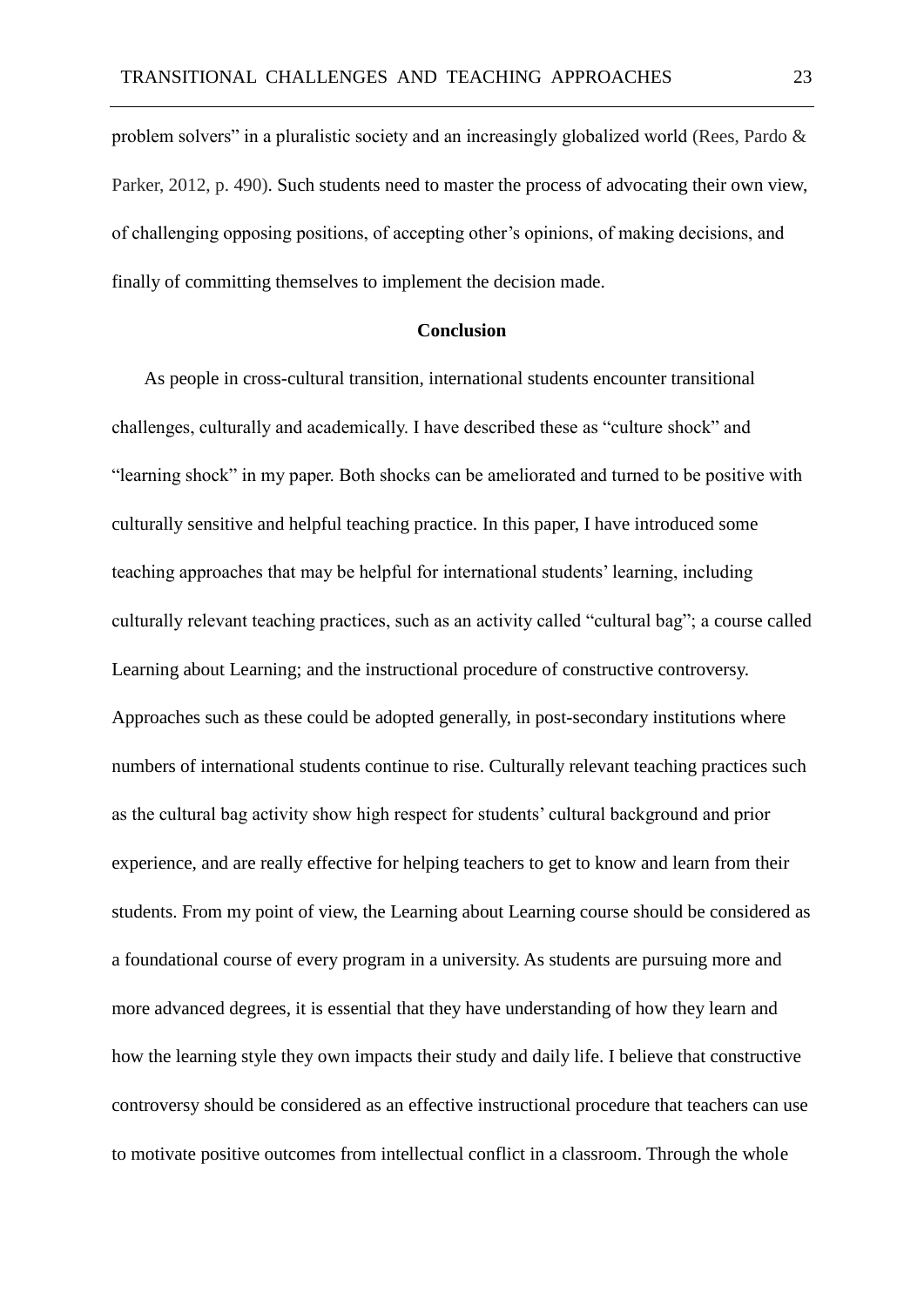process of constructive controversy, students acquire problem-solving skills and seek solution spontaneously, which can help students become accomplished citizens in a pluralistic society.

As summarized by Kurucz (2006), "teaching international students is one way a teacher can achieve a full, rich, and rewarding life, full of fascinating new ideas , interactions, and insights" (p. 209). Therefore, if international students are to continue gaining valuable learning experiences, and if instructors are to have meaningful and helpful careers, instructors should work to constantly think about and improve their teaching practice. The teaching approaches introduced in this paper may help international students to build understanding of other cultures, exploring the real meaning of learning, and adjusting to a new way of teaching and learning. I recommend that post-secondary institutions support these teaching approaches, as well as consider other teaching approaches that may be effective for international and all students' learning, based on their experience and needs.

**Acknowledgement** The author would like to express the deepest appreciation to Dr. Carol Rees, instructor in Master of Education program, for continuing guidance and encouragement, and constant help with editing.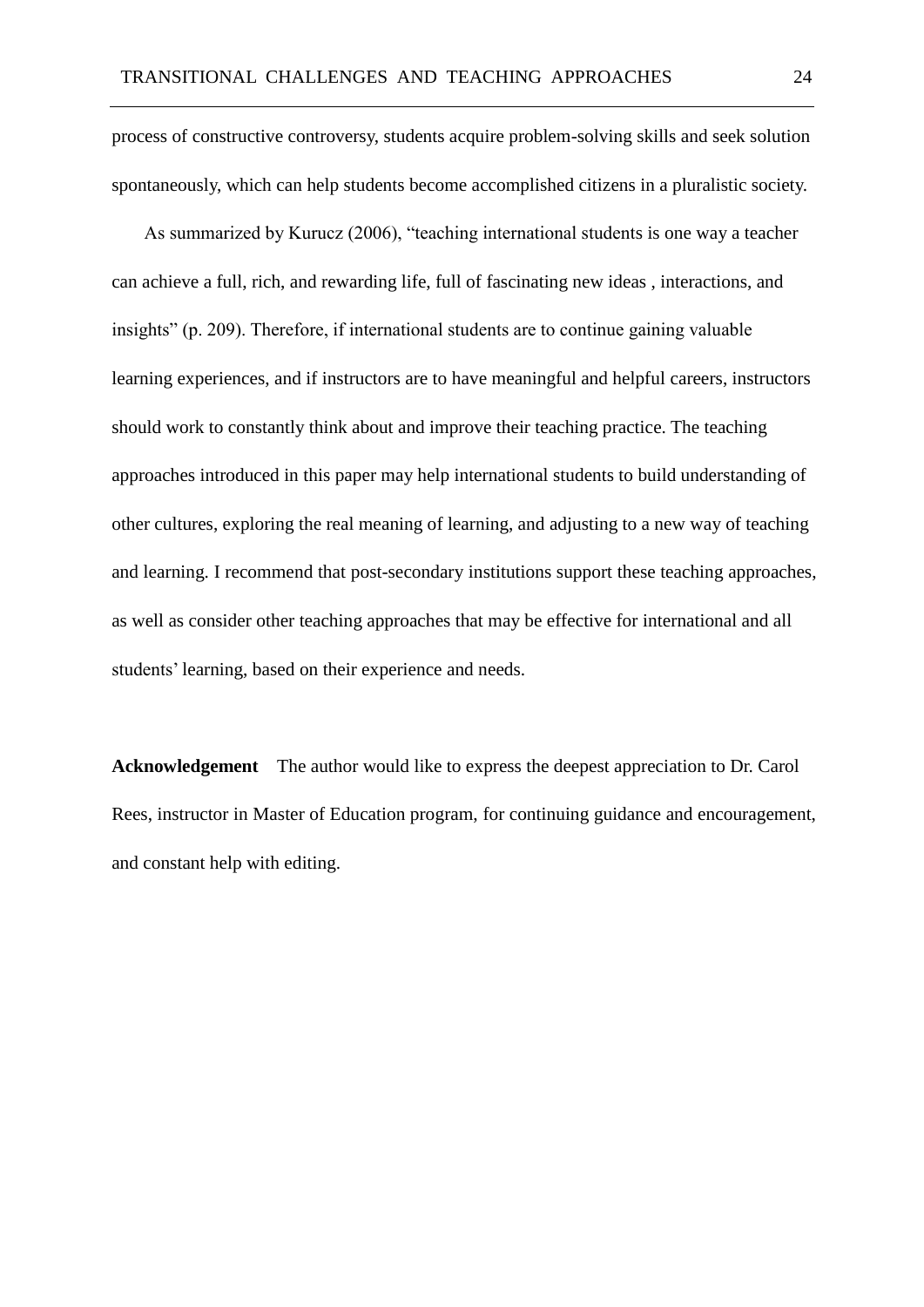#### References

- Auger, W. F., & Rich, S. J. (2007). *Curriculum theory and methods: Perspectives on learning and teaching.* Hoboken, NJ: Wiley.
- Canadian Bureau for International Education (2012). *Canada's performance in international education*. Retrieved from:<http://www.cbie-bcei.ca/about-ie/facts-and-figures/>
- Causton-Theoharis, J. N., Theoharis, G. T., & Trezek, B. J. (2008). Teaching pre-service teachers to design inclusive instruction: A lesson planning template. *International Journal of Inclusive Education, 12(4)*, 381-399.
- Charles, H., & Steward, M.A. (1991). Academic advising of international students. *Journal of Multicultural Counseling and Development, 19*(4), 173-181.
- Clark, M. C. & Rossiter M. (2008). Narrative Learning in Adulthood. *New Directions for Adult and Continuing Education*, *119,* 61-70. doi: 10.1002/ace.306.
- Deardorff, D. K. (2006). The identification and assessment of intercultural competence as a student outcome of internationalization at institutions of higher education in the United States. *Journal of Studies in International Education, 10,* 241-266.
- Egbo, B. (2009). *Teaching for diversity in Canadian schools.* Toronto, Ontario: Pearson Education Canada.
- Freire, P. (2000) *Pedagogy of the oppressed*, 30<sup>th</sup> Anniversary Edition, New York: Continuum International.
- Furnham, A. (2004). Foreign students education and culture shock*. The Psychologist, 17*(1), 16-19.
- Giroux, H. A. (2005). *Border crossings, Cultural workers and the politics of education.* New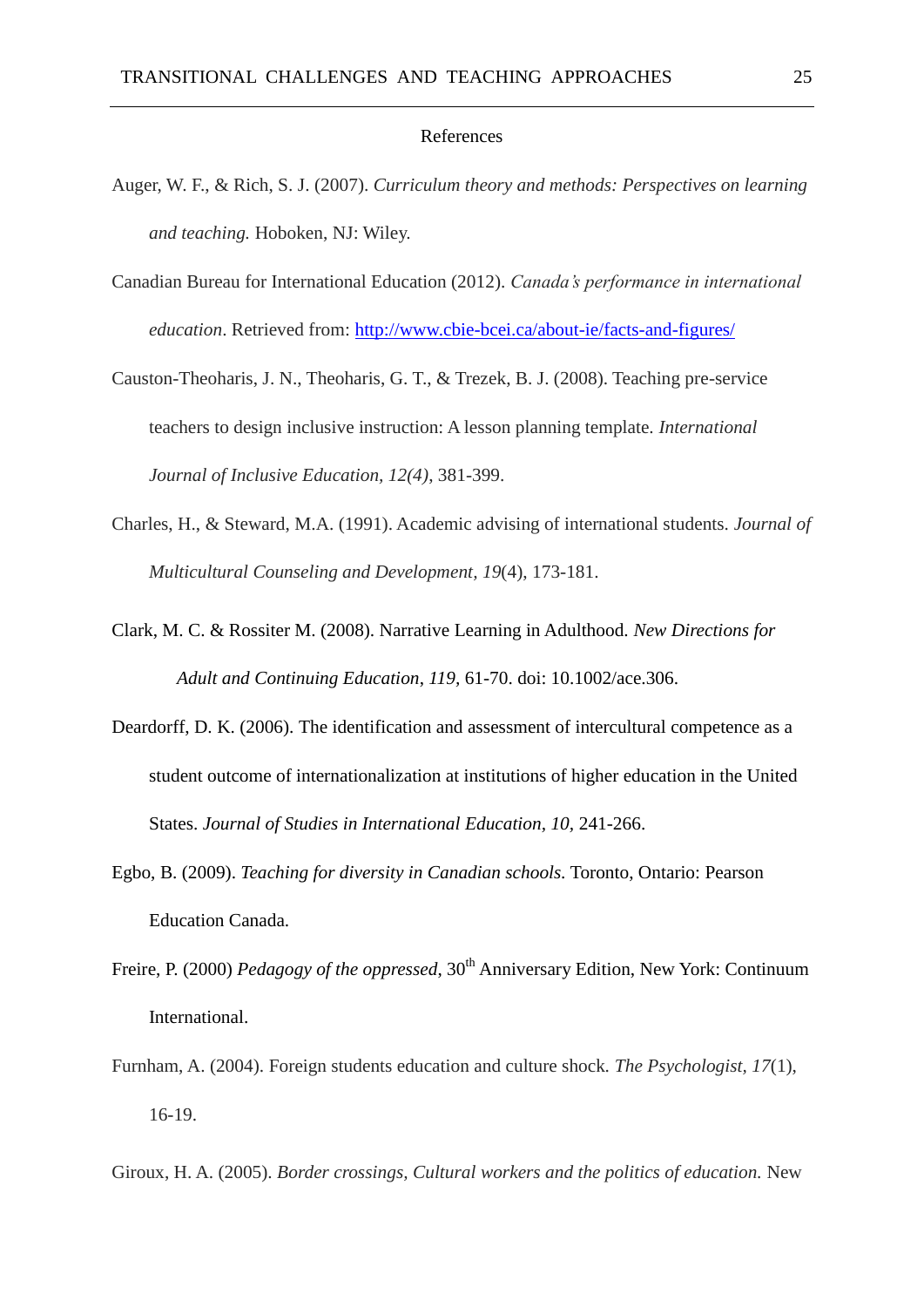York: Routledge.

- Griffiths, D. S., Winstanley, D., & Gabriel, Y (2005). Learning shock: The trauma of return to formal learning. *Management Learning, 36,* 275-297. doi:10.1177/1350507605055347
- James, C. E. (2012). *Life at the Intersection: Community, Class, and Schooling.* Halifax: Fernwood Publishing.
- Johnson, D. W., & Johnson, R. T. (1979). Conflict in the classroom: controversy and learning. *Review of Educational Research, 49(1)*, 51-61.
- Johnson, D. W., & Johnson, R. T. (1988). Critical thinking through structured controversy. *Educational Leadership*, 58-64.
- Johnson, D. W., & Johnson, R. T. (1993). Creative and critical thinking through academic controversy. *American Behavioral Scientist, 37(1)*, 40-53.
- Johnson, D. W., & Others. (1997). ERIC Clearinghouse on Higher Education, Washington, DC., George Washington University, Washington, DC. Graduate School of Education and Human Development. Academic Controversy: Enriching College Instruction through Intellectual Conflict. ERIC Digest. ERIC Accession No. ED409828.
- Johnson, D. W., Johnson, R. T., & Smith, K. A. (2000). Constructive controversy: The educative power of intellectual conflict. *Change, 32(1)*, 28-37.
- Johnson, D. W., & Johnson, R. T. (2009). Energizing learning: The instructional power of conflict. *Educational Researcher, 38(1),* 37-51.
- Kurucz, P. J. (2006). *How to teach international students: A practical teaching guide for universities and colleges*. British Columbia, Canada: Success Orientations Publishing.

Ladson-Billings, G. (2009). *The dreamkeepers: Successful teachers of African-American*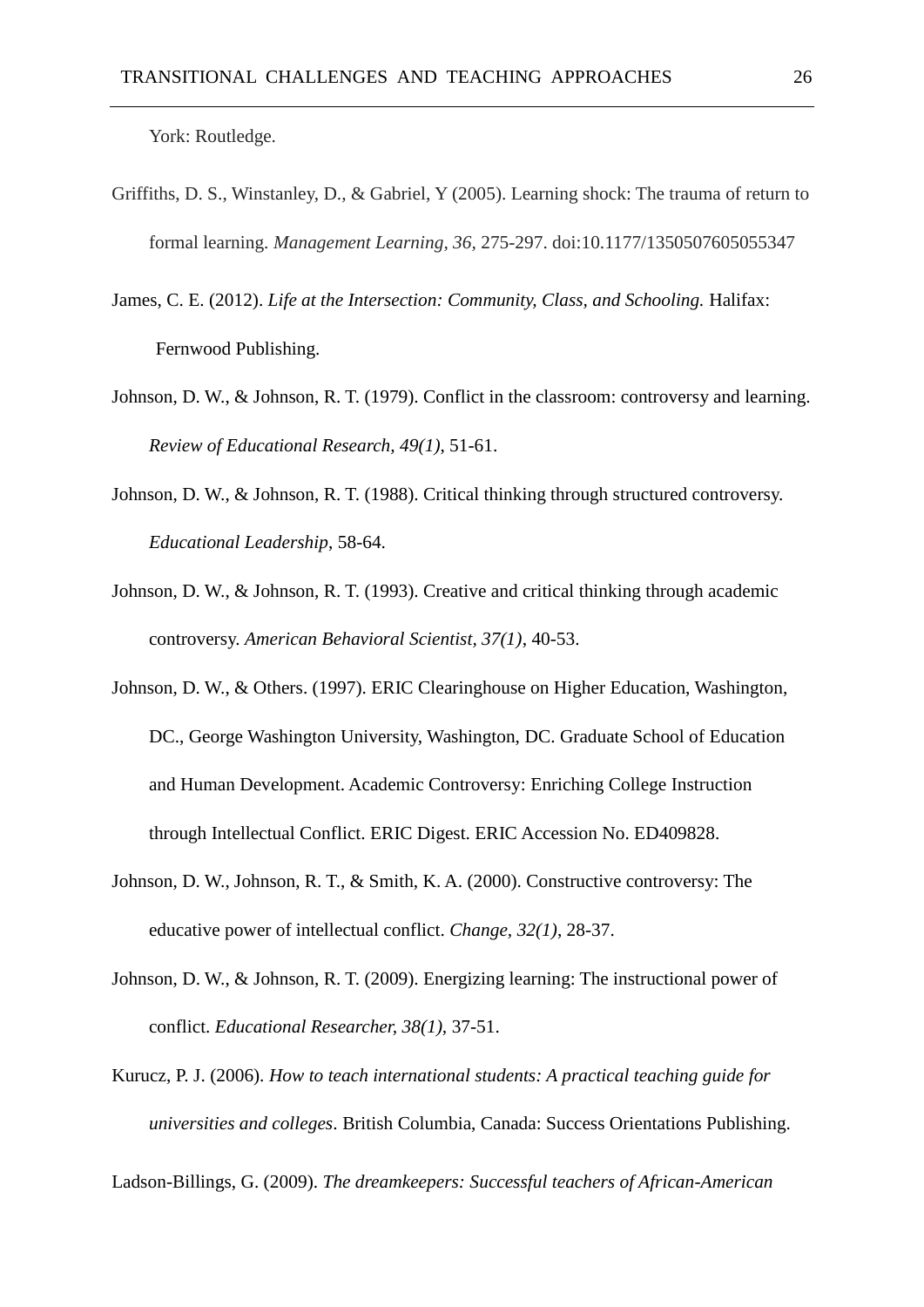children. 2<sup>nd</sup> Edition. San Francisco: Jossey-Bass.

- Leask, B. (2009). Using formal and informal curricula to improve interactions between home and international students. *Journal of Studies in International Education, 13(2)*, 205-221.
- Leask, B. (2013). Internationalizing the curriculum in the disciplines- Imagining new possibilities. *Journal of Studies in International Education, 17(2),* 103-118.
- Lin, J. G., & Yi, J .K. (1997). Asian international students' adjustment: Issues and program suggestions. *College Student Journal, 31*(4)*,* 473-410.
- Milner, H. R. (2011). Culturally relevant pedagogy in a diverse urban classroom. *The Urban Review, 43(1),* 66-89.
- Oberg, K. (1960). Culture shock: Adjustment to new cultural environments. *Practical Anthropology, 7,* 177–182.
- Palmer, P. J. (1990). Good teaching: A matter of living mystery. *Change, 22(1)*, 11-17.
- Popadiuk, N. E., & Arthur N. M. (2004). Counselling international students in Canadian schools. *International Journal for the Advancement of Counselling, 26*(2)*,* 125– 145.
- Rees, C., Pardo, R., & Parker, J. (2012). Steps to opening scientific inquiry: Pre-service teachers' practicum experiences with a new support framework. *Journal of Science Teacher Education, 24(3)*, 475-496.
- Rosenthal, D. A., Russell, V. J., & Thomson, G. D. (2006). *A growing experience: The health and well-being of international students at The University of Melbourne*. Melbourne: The University of Melbourne.